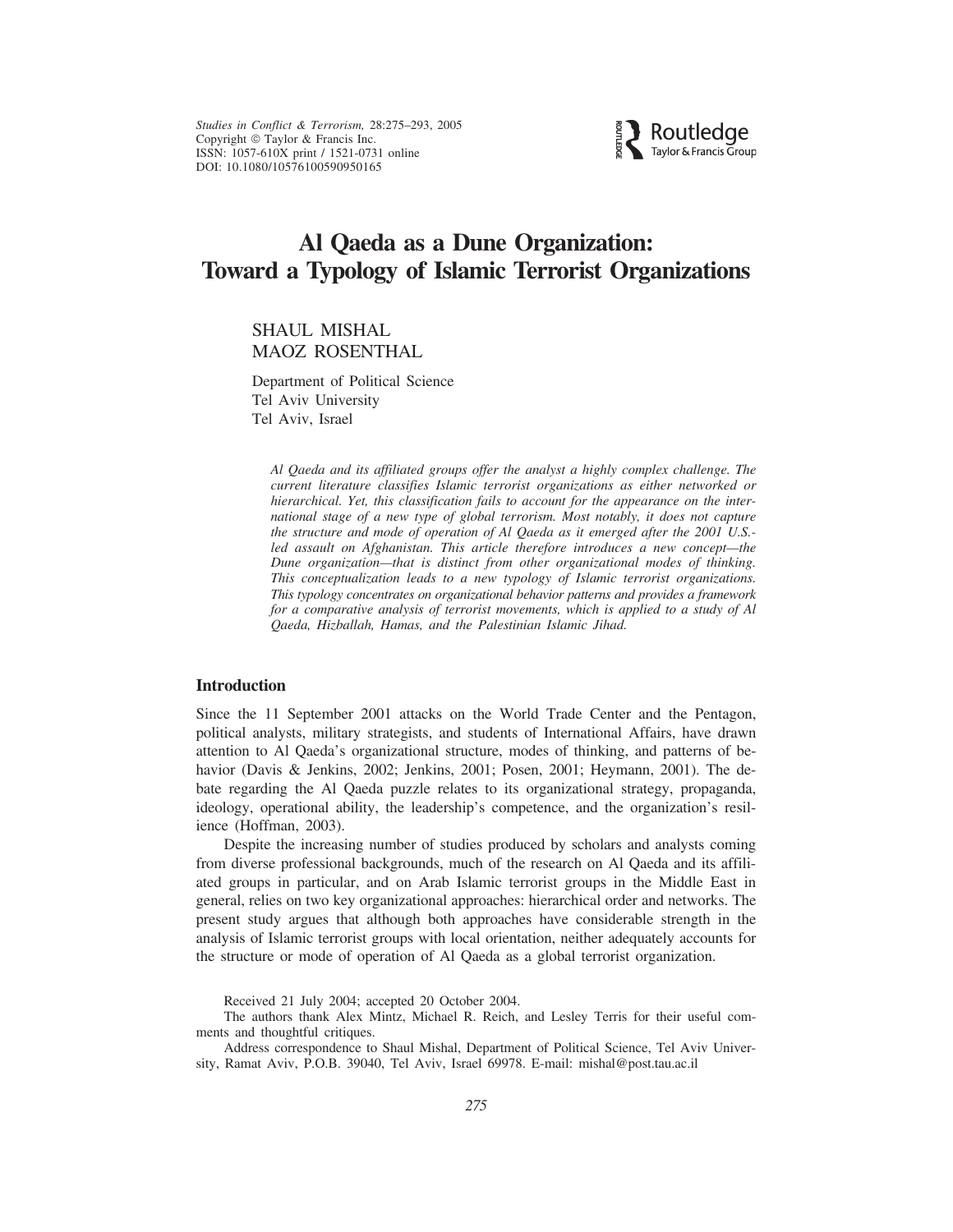A new typology of terrorist organizations is offered that introduces the concept of the Dune organization. The proposed typology goes beyond the reach of the hierarchical and network approaches. It provides an effective tool for the conceptualization and analysis of Al Qaeda and the organizational changes it has experienced since its establishment in 1989. In this sense, the article argues that Al Qaeda started out as a hierarchical organization, transformed into a network system, and later—after the 2001 attack in Afghanistan dispersed into a Dune organization. The proposed typology also allows for an analysis of Al Qaeda's modes of behavior in comparison to other Islamic terrorist organizations. This article examines Hizballah, Hamas, and the Palestinian Islamic Jihad (HHJ),<sup>1</sup> and argues that the structure and activities of these locally oriented organizations can be described in terms of hierarchical or networks order. However, the analysis of Al Qaeda's current structure and operational modes of thinking may be enriched by adopting our Dune concept.

This article seeks accomplish the following:

- 1. To discuss Al Qaeda's organizational behavior and transformation. Within this context, the key dimensions of the hierarchical and network organizational types are presented and the Dune organization and the criteria for distinguishing it from network and hierarchical organizations are defined.
- 2. To propose a typology of Islamic terrorist organizations that includes the concept of the Dune organization. The typology is based on time perception, chain of command and control, communication lines, and level of division of labor.
- 3. To draw a comparison—based on the aforementioned typology—between Al Qaeda, as a Dune organization, and Hizballah, Hamas, and the HHJ as hierarchical and network types. The comparative presentation includes illustrations of decisions and actions of these groups.
- 4. To discuss some possible organizational and policy implications of the typology.

#### **Al Qaeda: The Hierarchical and Network Perspectives**

Globalization, the information revolution, and technological changes have elevated the threat of global terrorist movements to the state order. This threat is manifested through the actions of states as well as by non-state actors (Arquilla & Ronfeldt, 2001, 1–2).

One of the most salient threats that have been posed during the wake of the twentyfirst century, on the state as well as the existing world order, is Al Qaeda's activities. These activities are based on an ambitious agenda, radical ideology and operational sophistication. Despite the military destruction of Al Qaeda's camps and facilities in Afghanistan in 2001, the killing or capturing of many of the group's leaders and other members, the destruction of numerous financial channels, and other actions carried out by intelligence services; Al Qaeda remains one of the most significant threats to the Western world in general and to U.S. national security in particular (Posen, 2001; Stern, 2003; Rogers, 2003).

Osama bin Laden and his prominent lieutenant, the influential leader of The Egyptian Islamic Jihad (EIJ), Dr. Ayman al-Zawahiri, expressed their vision regarding their global Jihad and transnational targets in clear-cut terms: the overthrow of Arab rulers that do not adhere to the Islamic *Sharia* rules. President Mubarak of Egypt and the Royal Saudi regime are prime targets in this category. However, Al Qaeda and its affiliated Islamic organizations need not wait for the defeat of the "heretic" Muslim governments, and must in the meantime attack targets of the Jewish–Crusader alliance "under the banner of Islam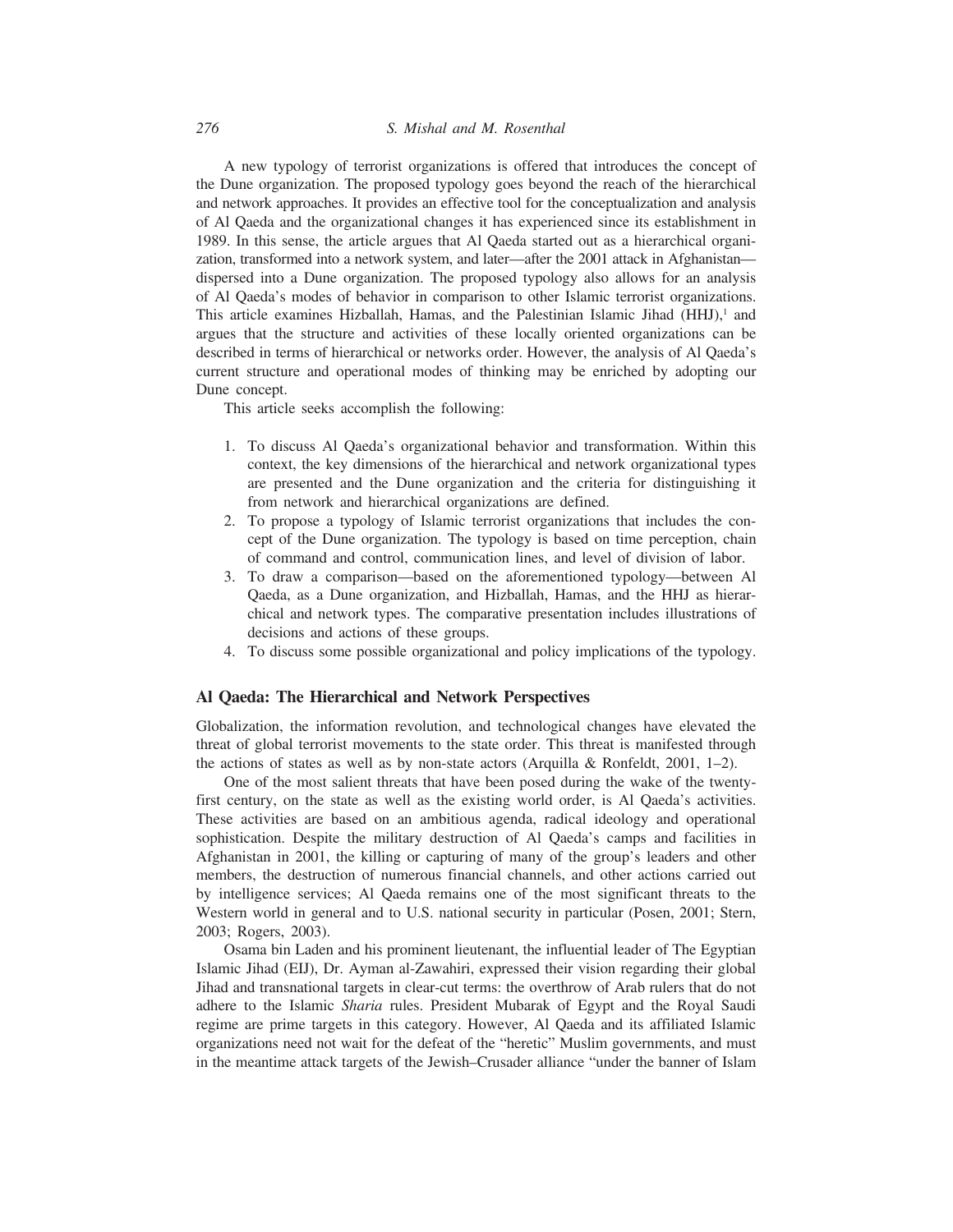against an infidel external enemy supported by corrupt internal system" (Ayman al-Zawahiri, December, 2001). Thus, Al Qaeda's fundamental aim is to hurt America, Russia, and Israel so as to free the Islamic world from western domination (Raphaeli, 2003). According to Al Qaeda's global jihad perception, the United States provides assistance to Christians in ethnic Muslim–Christian disputes, supports Israel and challenges anti-American Arab regimes. Therefore, Al Qaeda needs to fight the United States through acts of global terrorism (Memri, 12 June 2002).<sup>2</sup> Zawahiri referred to the internationalization of the battle against Islam by the United States as one of his movement's achievements. He explicitly related to the following as Al Qaeda's targets: the UN, Arab non-Muslim regimes, multinational corporations, international communication networks, international news agencies, and international relief agencies (Raphaeli, 2003).

Contrary to Al Qaeda's global Jihad, the core of Hizballah, Hamas, and the Palestinian Islamic Jihad's political vision includes both narrowly defined immediate goals as well as a long-term broader aspiration. The immediate, local, goal of these organizations is the armed struggle against Israel in order to liberate all of Palestine and territories in Lebanon. The more far-reaching goal is the replacement of the existing non-Islamic social and political order in the Arab nations with an Islamic state ruled by the Islamic law. Each of these organizations has defined its immediate goals and priorities in national terms, namely, how to strengthen its status and ensure its influence over critical developments and decision-making processes in its own region (Hatina, 1994; Mishal & Sela, 2000; Sobelman, 2003). Thus, while Al Qaeda on the one hand, and Hizballah, Hamas, and the HHJ on the other hand, share the same far-reaching goals, their strategies are quite different: lacking territorial or nationalistic aspirations. That is, Al Qaeda took on a global struggle whereas HHJ has adhered to local, nationally oriented, battles. The difference in their respective strategies is amply illustrated by the evolutionary organizational changes Al Qaeda experienced over time. Al Qaeda gradually transformed its structure from being a strictly hierarchical model to a variety of network structures leading up to its current highly dispersed and multistructured organizational design. Each of these structures co-exists along others. Yet, the emphasis on a specific structure varies along Al Qaeda's existence with accordance to exogenous constraints and endogenous beliefs. This section presents an overview of this transformation process.

Al Qaeda was formed in 1989 as an organization devoted to fighting the Soviets in Afghanistan. Its "founding fathers" came to fight, under the banner of Islam, against a superpower determined to oppress an Islamic revolution. Bin Laden and Al-Zawahiri arrived at the recruitment base of Peshawar located on the Afghan–Pakistan border, along with other so-called Arab Afghans, who streamed in from all over the Arab world to join this Jihad (Raphaeli, 2003; Burke, 2004, 46–51). During this time, the organization adhered to the principles of a hierarchical structure, so to enable its participation in the anti-Soviet war. This war was to be a model for future combat against the infidels under a unified ideological orientation. Each unit was subordinated in a pyramid-like structure to the organization's leadership, headed by bin Laden. This structure served to send troops and aid into Afghanistan, and later on, as a basis for initiating terrorist attacks in the Western world (Hirschkorn, 2001; Hoffman, 1998, 188–189).

Generally speaking, the hierarchical approach assumes that social identities, boundaries, and actors' choices are fixed, stable, and consistent. Also prevalent is the assumption that a hierarchical power structure is predetermined and instated according to formal and unambiguous rules. Thus, a hierarchical mode of thinking tends to ignore the potential and real influence of formal and informal ties among actors that cut across social categories and group boundaries. It also ignores other forms of informal everyday social relations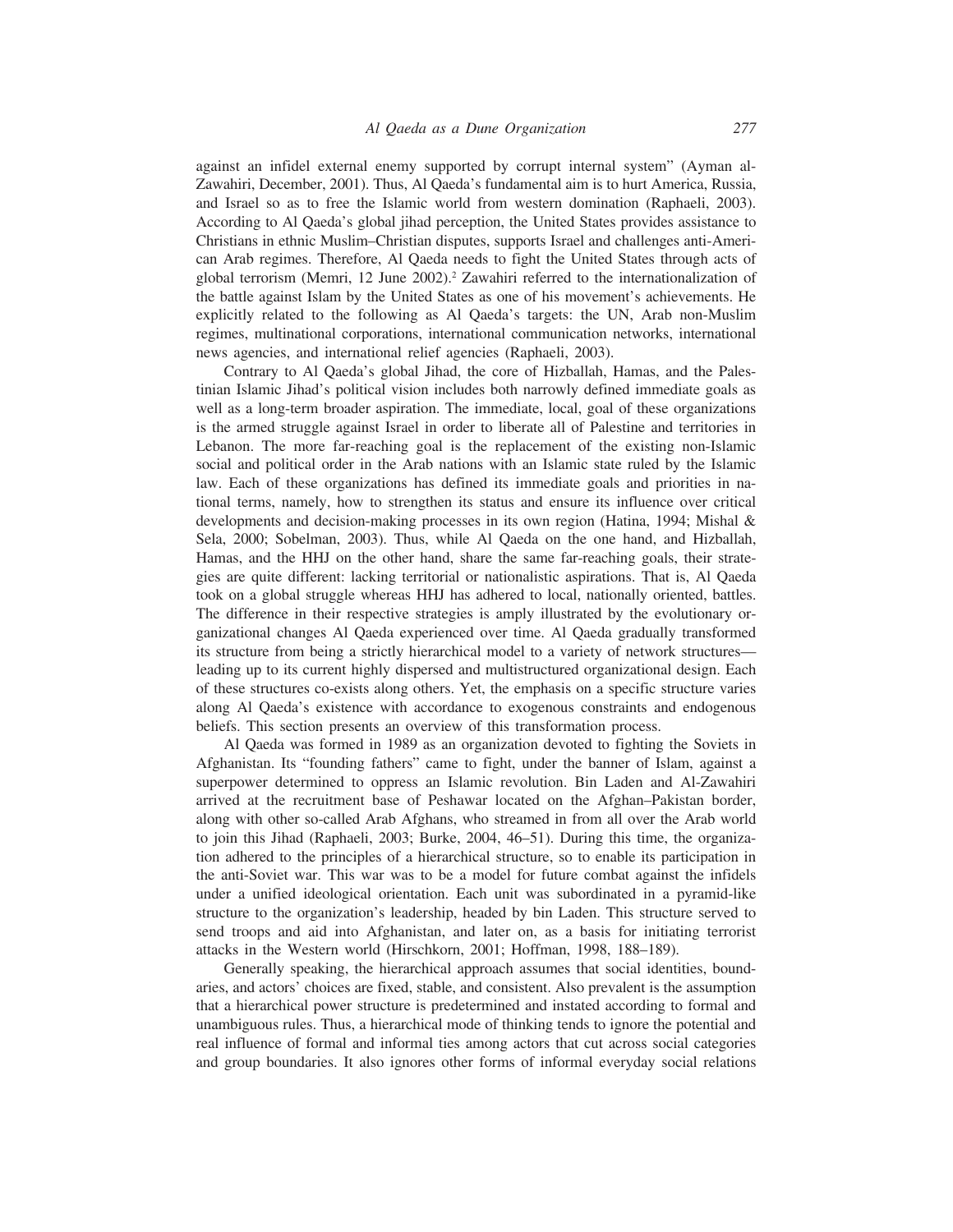that affect actors' identities, attitudes, and behavior. Organizationally, the hierarchic approach is associated with a strict division of labor, a high level of specialization, and topto-bottom subordination that hardly allows for ambiguity in the process of action and coordination between the different units involved in the activity (Samuel, 1990, 25–27). During its early years of presence in Afghanistan, Al Qaeda can be described as highly structured and organized, in keeping with the hierarchical perception.

Another approach commonly used to analyze Al Qaeda's behavior is the network approach. Indeed, following the defeat of the Soviet forces in Afghanistan, a shift in Al Qaeda's objectives led to a focus on activities that relied on network organizational principles and subsequently, to organizational changes and structural redefinitions. Bin Laden now stressed the organization's transnational features and his willingness to fight on behalf of multiple causes. Scholars of the network approach claim that social structures are based on exchange systems derived from the repeated presence of interactions between specific actors and the absence of these interactions with other players (Baron & Hannan, 1994, 1133). The network itself can expand beyond the specific organization to constitute an inter-organization network (Baron & Hannan, 1994, p. 1135). Thus, the network approach focuses on the relations of actors within an inter-organizational context of blurred boundaries, while recognizing the implications of these interactions on the processes of exchange and interdependence among actors (Knoke, 1990; Bauman, 1991; Latour, 1993; Arquilla & Ronfeldt, 2001).

According to the network approach, organizations constitute a web of distinct but overlapping policy communities. Because each such community constitutes one group of actors among many, none can achieve its goals without the involvement of others (Marin & Mayntz, 1991; Marsh & Rhodes, 1991). In this type of setting, interests are not consistent and homogeneous, but rather heterogeneous and strenuous, and could, in principle, either compete or overlap with one another. In this view, the mode of the intra- and inter-organization action is bargaining and negotiating rather than controlling; reinvention rather than coercion; steering rather than rowing (Osborne & Gaebler, 1992).

Arquila and Rondfeldt, in their comprehensive study on terrorist organizations, define a network as "a set of diverse, dispersed nodes that share a set of ideas and interests and are arrayed to act in a fully intermitted 'all-channel' manner." They claim that networks have very little, if any, hierarchy or official authority. Decision making and tactical operations can be initiated and carried out locally without a leading hand and clear leadership (Arquilla and Ronfeldt, 2001, 7). In addition, in the Information Age, networks employ new information, technologies, and administrative knowledge that enable organizations to adopt flexible modes of structure (Knoke, 1990, 93).

Arquilla and Ronfeldt refer to three ideal types of networks: *chains, hubs,* and *allchannel.* In the *chain* structure, players are positioned in a chain of nodes along which information travels. Thus, players might not even know who is in command of the organization or what the final action of the network might be. They take orders from one player and pass it on to another without knowing the complete nature or characteristics of the network. In the *hub* network, all orders come from the player located at the center, and all information must pass through that node. Thus, one player sees the whole picture, while all other players are subordinated to that central player, at least in the sense of receiving and transferring information.<sup>3</sup> In the *all-channel* network on the other hand, information flows freely in a fully collaborative manner. Thus, no single player has real command and control over the others. However, even in this form, the relevant players are defined and the organizational movement is not applied to outside players (Arquilla and Ronfeldt, 2001, 7–8).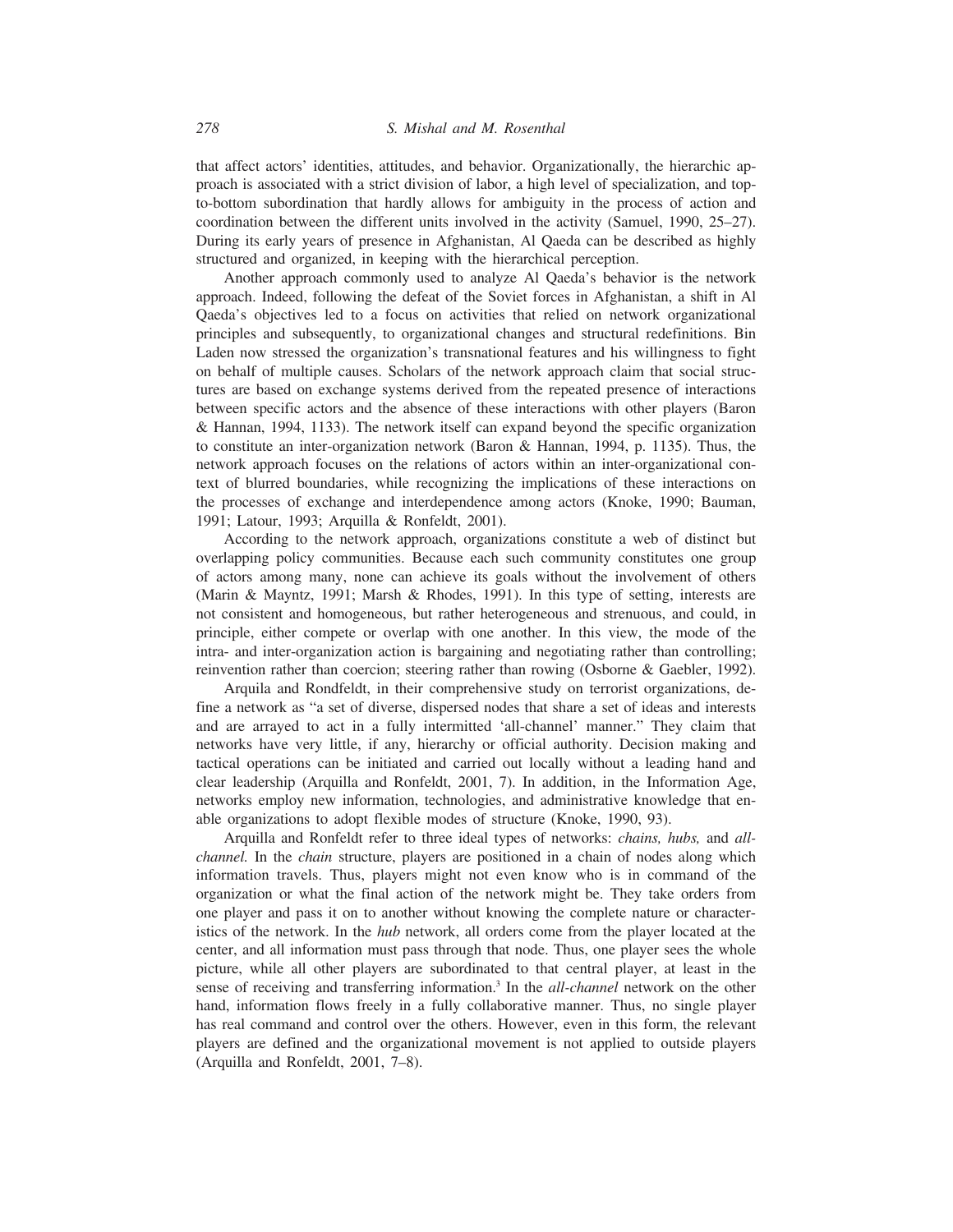Between 1998 and 11 September 2001, Al Qaeda largely employed a network mode of behavior. In February 1998, bin Laden formed the "World Islamic Front for Jihad against the Jews and Crusaders" (IIF), which essentially constituted a network of Islamic leaders and organizations operating on the state level. The IIF counseled that

to kill the Americans and their allies—civilians and military—is an individual duty for every Muslim who can do it in any country in which it is possible to do it, in order to liberate al-Aqsa Mosque and the Holy Mosque (Mecca) from their grip, and in order for their armies to move out of all the lands of Islam, defeated and unable to threaten any Muslim. (World Islamic Front Statement, 1998).

Since its formation, the IIF has expanded to include the Pakistani Jihadi organizations *Lahkar-e-Taiba, Harakat-ul-Mujahideen*, and *Sipah-e-Shahaba Pakistan*. In addition, the head of the Egyptian *al-Jama'a al-Islamiyya*, the secretary-general of the Pakistani *al-Jamiyyat-ul-Ulema-e-Islam* (JUI), and the head of the Bangladesh Jihad movement are all affiliated with the IIF (Stern, 2003).

Up until the 9/11 attacks, the network approach proved useful for understanding much of Al Qaeda's mode of action. Territorially, bin Laden turned Sudan and later, Afghanistan, into his operational bases. He managed to mobilize their support for Al Qaeda's vision and activities. These two countries were willing to provide Al Qaeda with territorial bases and allowed it to maintain an institutional presence within their borders. Thus, bin Laden was able to dispatch his well-trained, devoted members with general instructions in hand regarding the desired targets, and then to use hi-tech means to communicate with his troops and lieutenants spread around the world. All this continued even though the Americans tightened their hunt for bin Laden, especially after the 1998 bombings in Kenya and Tanzania (The 9/11 commission report, 2004, ch. 4).

Al Qaeda's dramatic success in the 9/11 attacks is a clear example of the network approach. The terrorists initially trained in Al Qaeda's camps in Afghanistan, where members were recruited from the Arab Muslim communities in Europe, Southeast Asia, and the Arab world, especially Egypt and Saudi Arabia. They then received logistical assistance through Al Qaeda's sleeper cells in Europe and Southeast Asia in order to enter the United States unnoticed. It seems that much of these activities were conducted according to the hub-network principle. Along this line, Al Qaeda's leadership saw the "big picture" although the lieutenants, foot soldiers, and logistical assistants received only partial information regarding specific segments of the operation. Although being useful for an ongoing low-intensity conflict, networks have a critical disadvantage: they can be broken. By assessing the principal players in a network and neutralizing them, the network can be damaged beyond repair (Farely, 2003). Thus, when the U.S.–Al Qaeda conflict turned high-intensity and the greatest power in human history decided to turn Al Qaeda's network its chances for survival were immensely reduced. To date though, Al Qaeda has surpassed this attack.

By adopting a new mode of operation after the 2001 U.S.-led assault on Afghanistan, Al Qaeda managed to turn the strategic constraints and military obstacles set up by the United States into strategic advantages. Al Qaeda's activities challenged two principal prerequisites of the conventional organizational structures, found in both the hierarchical and the network perspectives. According to these principles, the conduct of organizations relies on an imminent affiliation with an explicit territorial rational and a permanent institutional presence. In the case of Al Qaeda, although its inner core may continue to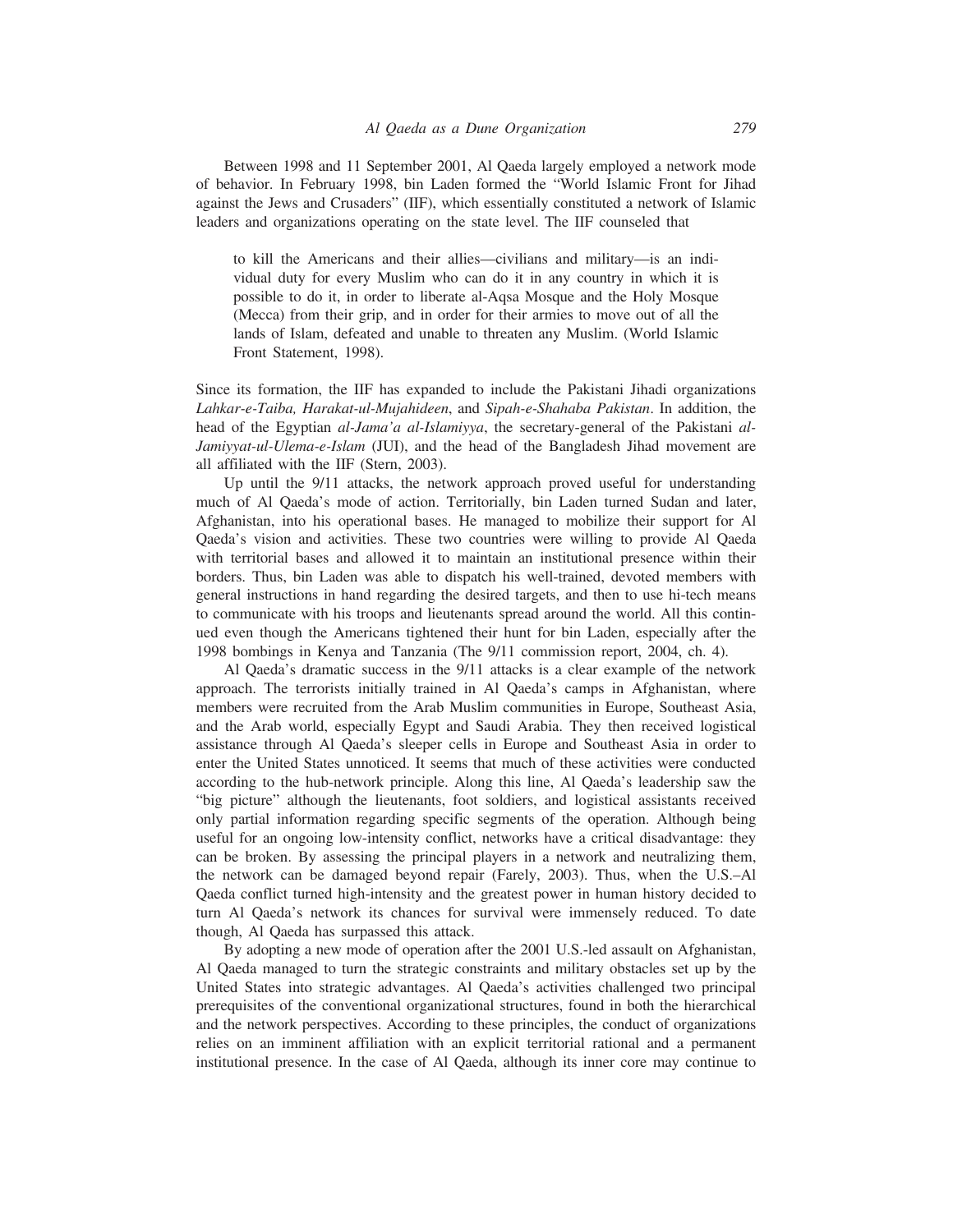rely, in some of its operations, on these two principles, de-territorialization, instead of affiliation with definite territorial location, and disappearance rather than institutional presence, have become Al Qaeda's organizational trademarks. These two structural features have emerged as the unique operational principles that have guided Al Qaeda's activities and shaped its strategy since the attacks of 9/11.

Al Qaeda's post-9/11 mode of operation can be clearly demonstrated through the links and contacts it has formed with Islamic organizations throughout the Middle East and Southeast Asia. In the Middle East, the Iraqi-based Islamic organization, *Ansar al-Islam,* was founded in September 2001 by Islamic Kurds, who received their military training in Al Qaeda camps in Afghanistan. *Ansar al-Islam*'s main objective was to wage a local war against secular Kurds, who had established an autonomous rule in northern Iraq following the 1994–1996 Kurdish civil war. Both the Iraq of Saddam Hussein and Iran clearly supported *Ansar al-Islam* and considered its activity compatible with their regional interests. Although bin Laden also supported the establishment of the organization and provided financial aid and military training, Al Qaeda used *Ansar al-Islam* as an instrument for initiating terrorist activities against hostile Arab regimes (such as the murder of a U.S. official in Amman in October 2002), rather than assume control over the organization (Barel, 2003).

The case of *Ansar al-Islam* demonstrates Al Qaeda's current mode of operation, which is based on a strategy of simultaneous institutional presence and disappearance in an attempt to by-pass the difficulties entailed in maintaining hierarchical or networked chains of command. The strategy of disappearance seems clear: instead of being part of an existing network, either territorially or institutionally, Al Qaeda's associates adopted, through the course of *Ansar-al-Islam*'s activities, a mixed mode of operation that relied on military presence and institutional disappearance. When Al Qaeda sought to carry out operations, its operatives received help from *Ansar-al-Islam.* When *Ansar-al-Islam* was in need of financial aid or guidance, Al Qaeda provided assistance. Yet, at no point did Al Qaeda interfere with *Ansar-al-Islam*'s activities. Thus, instead of forging a relationship based on permanent priorities and fixed interests, Al Qaeda's leaders preferred to base their relations with Ansar-al-Islam on ad-hoc operational considerations.

The collapse of Saddam's regime and the recruitment of many "Afghan graduates" to the anti-American forces in Iraq have turned Abu-Musawab al Zarqawi into the chief coordinator of terrorist activities in Iraq. He has claimed responsibility for most of the terrorist acts initiated against western targets in Iraq. The acts themselves are strongly associated with Al Qaeda because they resemble some of its past activities: suicide bombing, car bombs, and direct hits at oil tankers (CNN.Com, 26 April 2004).

A second example is Al Qaeda's operations in Southeast Asia. Two key radical Islamic figures were responsible for the increase in the number of terrorist activities in the region. Hambali, whose real name is Riduan Isamuddin, and Abu Baker Bashir both maintained close relations with Al Qaeda. Hambali fled to Malaysia in the mid-1980s after the Indonesian police cracked down on Muslim militants. In Malaysia he encountered Abu Bakar Bashir, an exiled Indonesian cleric of Yemeni origin. Bashir and Hambali formed the core of what would later become *Jemaah Islamiyah,* whose goal was to create a pan-Islamic state comprising the entire region of Southeast Asia. In the late 1980s Hambali went to Afghanistan to join the Mujahideen. Returning to Malaysia, he became the operational leader of *Jemaah Islamiyah,* whereas Abu Baker emerged as its spiritual leader. The organization also maintained close ties in the Philippines, with separatist Muslim rebels fighting on the southern island of Mindanao (*Financial Times*, 16 August 2003, 3). In Indonesia, *Jemaah Islamiyah* operated both against the local regime and the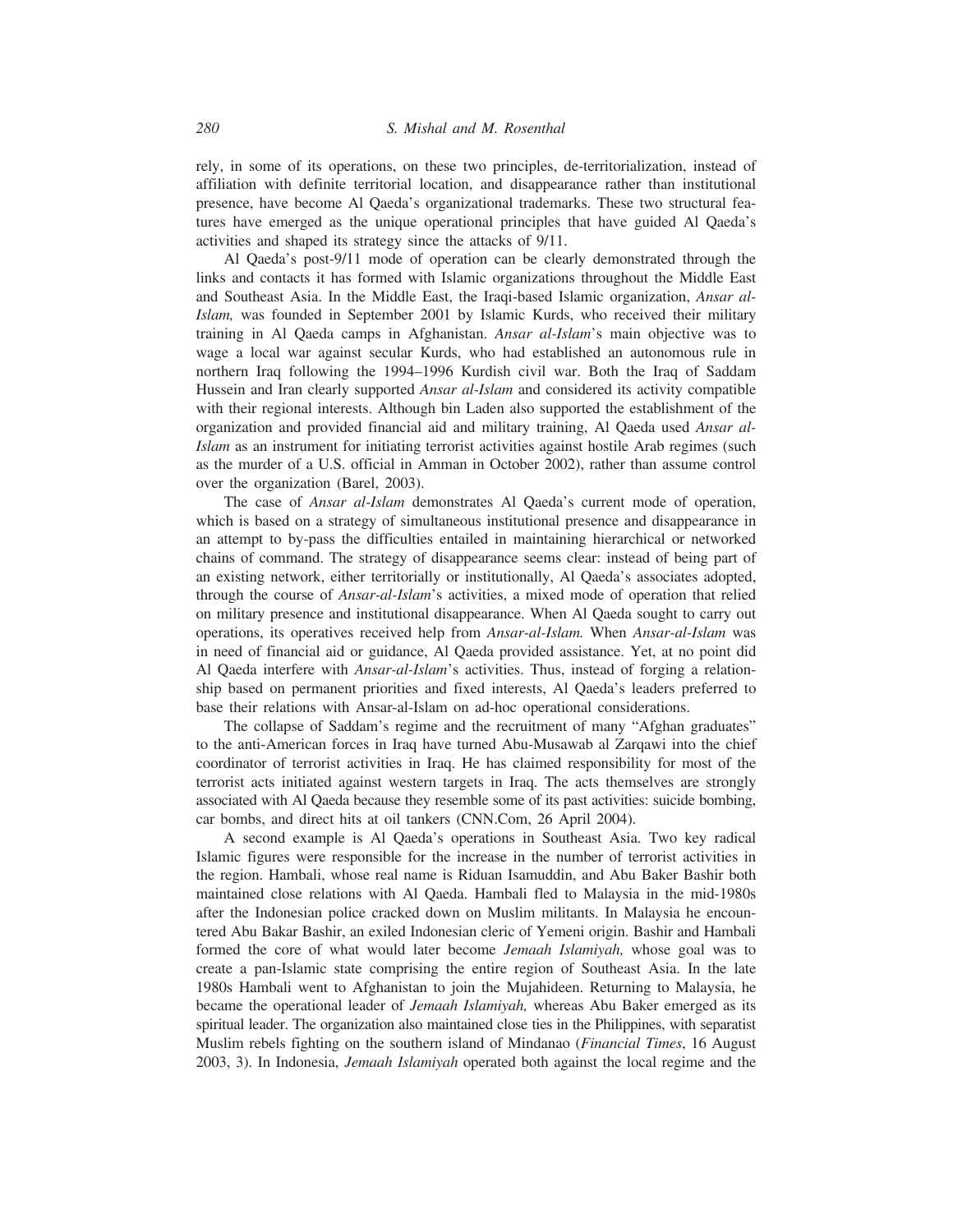United States, and was closely tied to anti-Christian military activities in the Indonesian islands (Shahar, 2002). Indeed*,* Abu Bakar and *Jemaah Islamiyah* shared common interests with Al Qaeda. Yet, Abu Bakar's jihad remained primarily regional, with the main goal of establishing an Islamic state in Southeast Asia (Lekic, 2002). As in the case of *Ansar al-Islam* in northern Iraq*,* terrorist activities in Southeast Asia were conducted by local groups with local agendas, rather than directly by Al Qaeda. Abu Bakar was detained in Indonesia in 2003 and Hambali was arrested at the end of this year by the Americans (Milman, Haaretz, 6 January 2004).

Since America's all-out war on Al Qaeda began, many Al Qaeda leaders have been killed, detained, or arrested. Al Qaeda's veteran leadership, probably including bin Laden and Al-Zawahiri, is located in a mountainous region near the Pakistan–Afghanistan border and holds fierce guerilla wars with the Pakistan army as well as with the western coalition forces (CNN.Com, 6 May 2004). However, despite all their losses, they may still have several thousand soldiers at their disposal (CNN.Com, 23 May 2004). The impressive ability of Al Qaeda to recuperate and start acting worldwide once again was demonstrated several times toward the end of 2003 and in early 2004.

Following 9/11, the increase in terrorist activities carried out by Al Qaeda in Muslim states reemphasized its loose communication and coordination with its affiliated groups. Bin Laden and his aides set the agenda but were hardly able to direct it (Burke, 2004a, 50). The Istanbul bombings in November 2003 were initiated by one or two militants, who trained in Afghanistan in the late 1990s. They were able to recruit a number of home-grown volunteers for suicide attacks and to select their own targets based solely on their own judgment (Burke, 2004a, 49). The terrorist activities that took place in Saudi-Arabia during the second half of 2003 and the beginning of 2004 were apparently carried out in a similar fashion by homegrown volunteers, as were the attacks in May and November 2003. Indeed, since November 2003 the activities of locating targets and collecting intelligence in Saudi Arabia were first initiated by local organizations and later on by a group called "Al Qaeda of the Arab Peninsula," led by Abed al-Aziz al-Muqrin, who identified himself as an Al Qaeda operator (Stern, Haaretz, 13 November 2003 and 31 May 2004). There is controversy over how well connected the Saudi groups are to Al Qaeda's leadership. Although al-Muqrin's operations may be directly associated with Al Qaeda, a local group called *al-Hramayan Brigades* has claimed responsibility for the attacks of May and November 2003 (Memri, 23 December 2003). This group was anxious to preserve its autonomy and act entirely independently of Al Qaeda's hard core. These cases illustrate that Al Qaeda operates as a de-territorialized organization, relying on loosely coordinated affiliations with non–Al Qaeda, but likeminded Muslim groups and individuals spread throughout Muslim communities, worldwide, who are ready to act with training, financing, and technical expertise whenever required (Rogers, 2002).

Al Qaeda's financial activities are conducted in a similar fashion. Its affiliated groups are financially self-sustained and balanced. Money transfers for activities are based on complex financial systems set up around the world. These include charity funds, Islamic banking networks and informal money transfers. When these channels were damaged in the United States and Europe, Al Qaeda's financiers enhanced their usage of the underregulated financial Saudi finance systems (Basile, 2004). Like military operations, financial activities are dispersed, de-territorialized and somewhat chaotic.

Scholarly awareness concerning Al Qaeda's distinct mode of operation has led some observers to describe its activities in broad or impressionistic terms inspired by a deterministic view on "Islamic terrorism." "Islamic terrorism," according to Burke, is a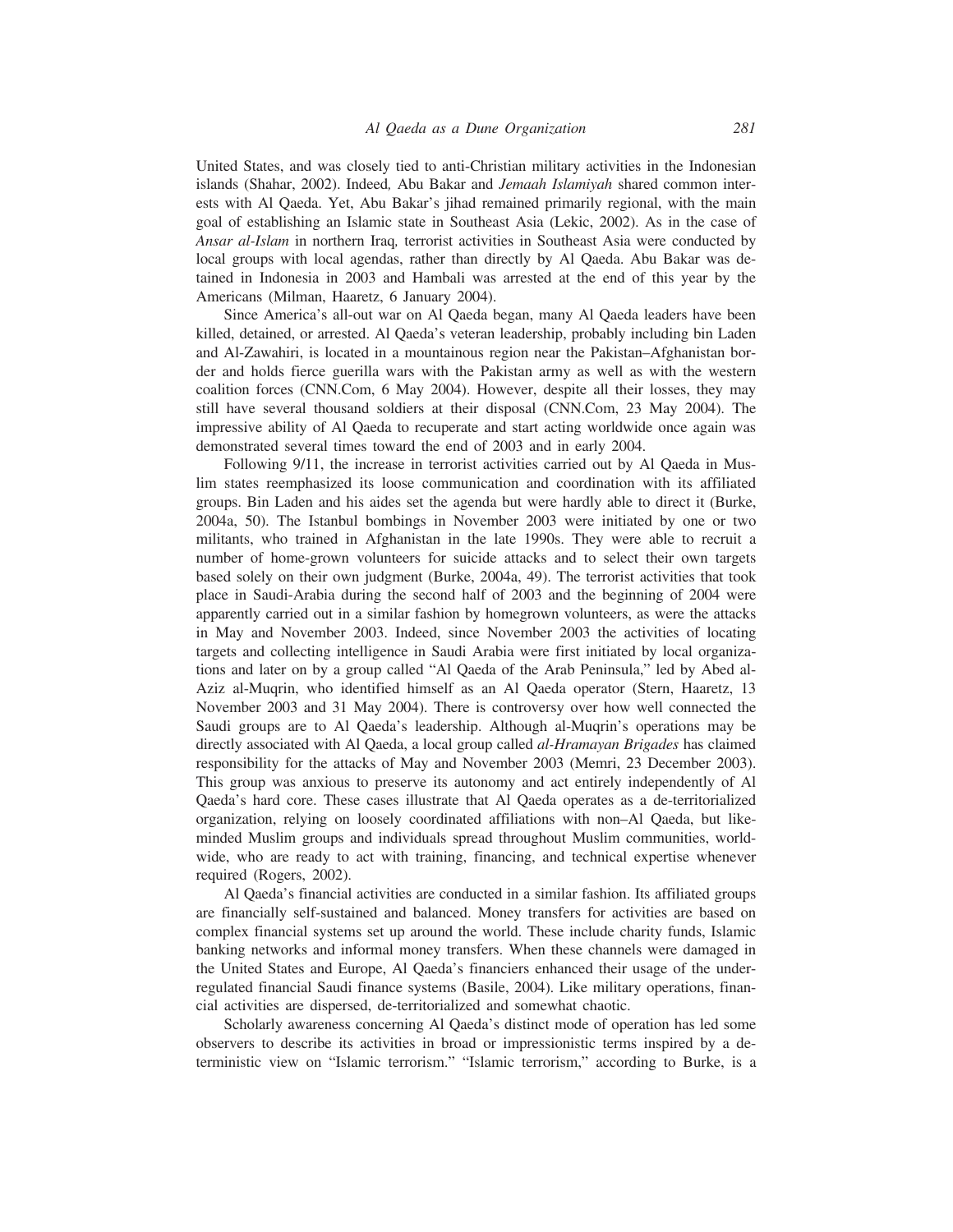chaotic movement that has no clear connection to what constituted Al Qaeda in Afghanistan. Thus, the label Al Qaeda should be dismissed altogether (Burke, 2003), or should be dealt with as an ideology with no leadership (Burke, 2004b). Shachar, on the other hand, argues that Al Qaeda has dispersed into cells, which are spread all over the planet (Shahar, 2003). According to this perception, Al Qaeda's cells maintain relations through "virtual links" (Stern, 2003, 33), which enable "individuals and groups [to] operate independently of each other, and never report to a central headquarter or single leader for direction or instruction, as those who belong to typical pyramid organization" (Louis Beam, as cited in Stern, 2003, 34–35). In organizations such as Al Qaeda, argues Jessica Stern, "leaders do not issue orders or pay operatives; instead, they inspire small cells or individuals to take action on their own initiative" (Stern, 2003, 34). Shweitzer and Shay (2002, 55–63) in comparison to other students of Al Qaeda, were aware of the structural uniqueness of the organization. Yet, they did not translate this complexity into a structured and empirically testable model of organizational behavior.

The observation that decision making and tactical operations might be initiated and carried out locally without a leading hand or clear leadership (Arquilla & Ronfeldt, 2001, 6–7); and new and innovative terminology such as "virtual links terrorism" and "lone-wolf" terrorist (Stern, 2003, 34), raise more questions than they provide answers. They may help to describe the new trends of terrorism and the effects on its activities. They may also sharpen awareness as to the unique aspects and structural "otherness" of Al Qaeda, yet they hardly provide a systematic comparative framework for studying Al Qaeda vis-à-vis other Islamic terrorist organizations. Nor do they contribute to an ability to grasp its organizational principles in an environment of blurred reality, fuzzy structure, and dispersed existence. The following section offers a description that the present authors assume better fits Al Qaeda's unique organizational structure as well its operational sophistication.

#### **The Dune Organization**

The novelty of the subject and the difficulties current organizational approaches encounter in an attempt to provide a solid description and a satisfying analysis of Al Qaeda's activities, led to the proposal of a new concept: the Dune organization. The concept of the Dune organization is based on the argument that the strategic behavior of Al Qaeda relies on a process of vacillation between territorial presence and a mode of disappearance. The perception of territorial presence is associated with stable territorial formations: nation states, global markets, or ethnic communities. Disappearance tactics, on the other hand, are closely related to the concept of the Dune organization. The Dune concept is inspired by the de-territorialization of the new political order: the world image of "geopolitical vertigo." That is, a world that enables global terrorist organizations to adopt dunelike dynamics. The Dune movement is almost random, moving from one territory to another, affecting each territory, changing its characteristics and moves on to the next destination. When one takes this metaphor and applies it to the world of terrorist organizations, the resemblance of the geological Dune to the organization Dune becomes apparent. That is, terrorist organizations acting in the manner described with respect to Al Qaeda, act in a dynamics of a fast-moving entity that associates and dissociates itself with local elements while creating a global effect. The neverending associative connections link the Dune organization in a decentralized and networked way with unknown number of affiliated groups. This network is temporary, attaches and detaches, moving onward after changing the environment in which it has acted. Afterward, it moves on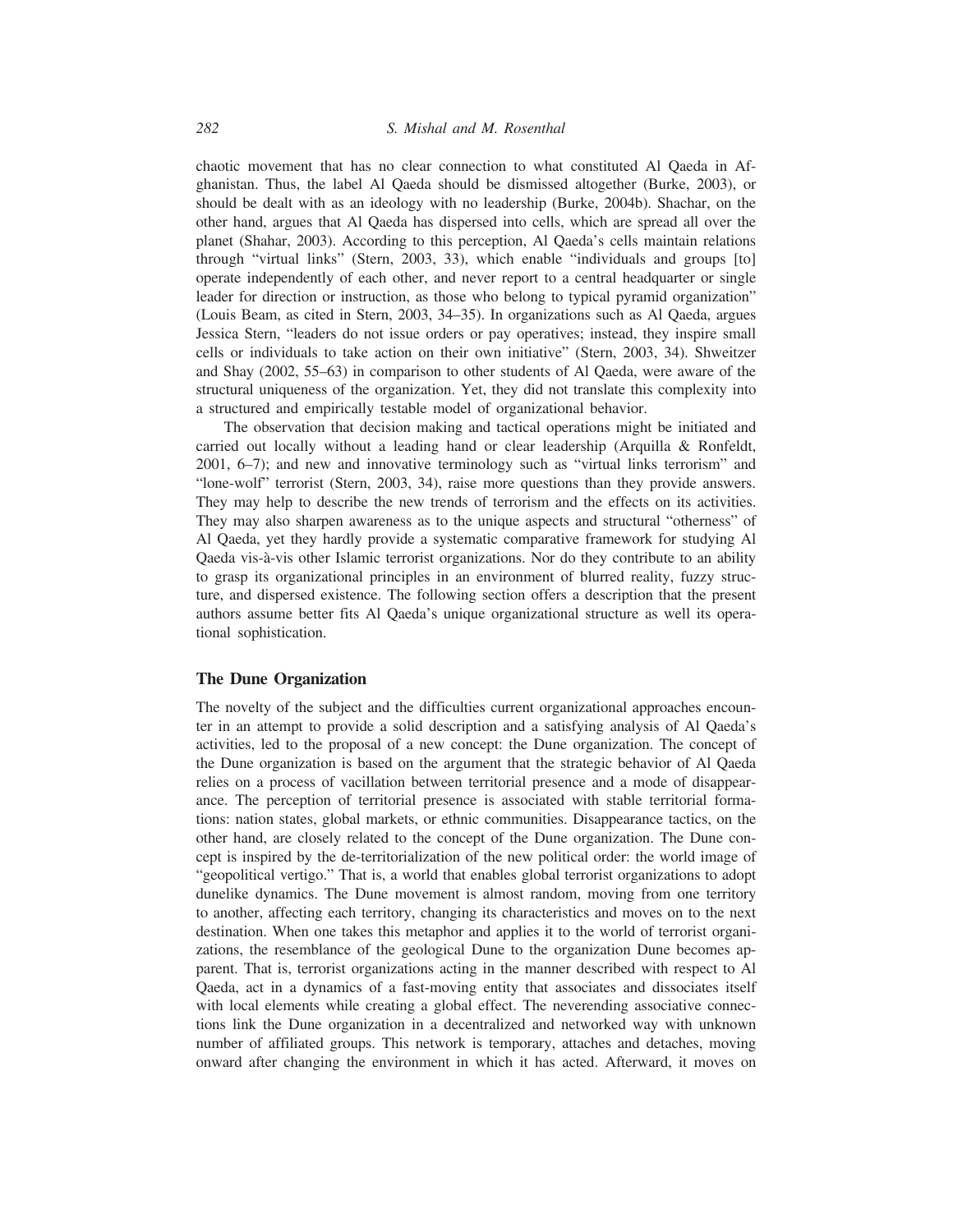while looking for another suitable environment for the Dune to act in. There are these features that may explain Al Qaeda's choice of global targets while employing limited power in an innovative and flexible manner; a manner that has to be employed due to the immense constraints faced by Al Qaeda since 11 September 2001.

The Dune organization manifests the following key features:

- 1. A lack of affiliation with any explicit territorial rational, thus rendering it difficult to monitor the organization's maneuvers.
- 2. No imminent institutional presence. In fact, an organizational reality is often built on its disappearance.
- 3. Dynamic activity that lacks adherence to any sequential reasoning regarding interaction with other organizations.
- 4. Command and communication chains that may be waived, intentionally fragmented, or severed at any point in time.
- 5. Consequent maneuverability among various interests and the attendant ability to align with different regional conflicts.
- 6. Adherence to a grand vision, such as global jihad, as a substitute for affiliation to a specific territory.

The following section presents a typology of terrorist organizations. This typology is laid out to highlight the structural uniqueness of Al Qaeda as Dune organization vis-àvis the hierarchical and the networks types associated with local-minded organizations, such as Hizballah, Hamas, and the Palestinian Islamic Jihad.

## **A Typology of Terrorist Organizations**

In order to lay down the basis for a comparative study of terrorist organizations, a typology of organizations is offered based on what the authors consider to be the basic elements of organizational behavior that eventually define organizations:

- 1. the communication structure within the organization,
- 2. the level of specialization and division of labor,
- 3. the chain of command and control, and
- 4. the organization's time definitions regarding the implementation of planned actions.

It is argued that conditions a terrorist groups operates within (availability of local contacts, resources, etc.), will yield different choices regarding the basic organizational elements depicted earlier, leading subsequently to a specific organizational design. Each of the four organizational elements contributes to a specific outcome in terms of the chosen mode of behavior. That is, different organizational modes of behavior derive from specific usages of the four elements of the organizational structure. Moreover, the way an organization handles each element contributes to its goal attainment capability. Figure 1 depicts this reasoning.

As Figure 1 illustrates, the terrorist organization defines its immediate target, such as the bombing of a famous tourist attraction. Then, as dictated by external conditions, such as access to operatives and resources, danger of exposure, time restrictions and so forth, the organization will adopt different patterns of the four key organizational elements, thus determining its organizational structure. The organizational structure, in turn, will have an impact on the organization's ability to attain its designated goals and, consequently, its choice of future targets.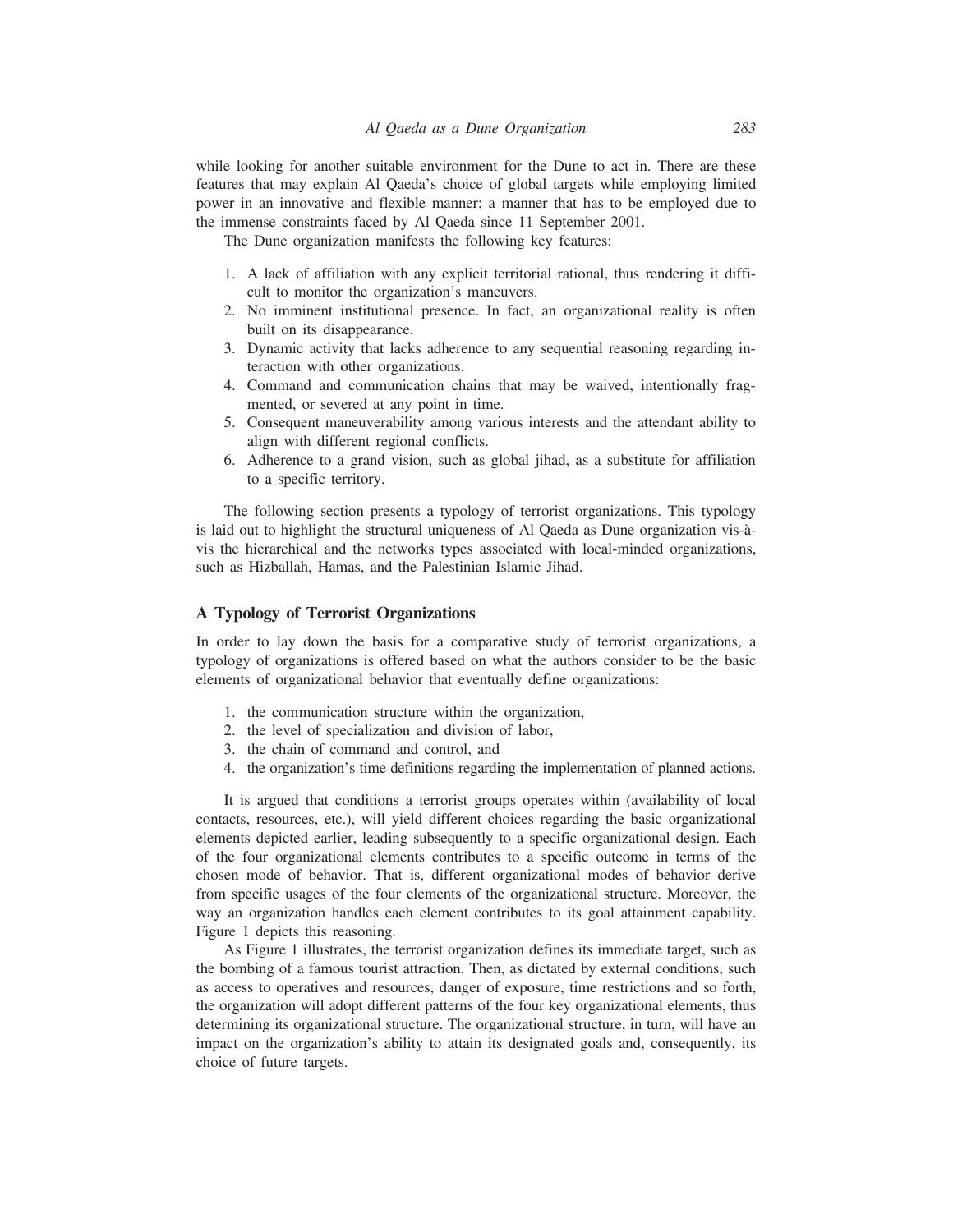

**Figure 1.** The organizational design pattern of terrorist organizations

This article now examines the different options available to terrorist groups regarding key organizational elements and the subsequent organizational structures. As shown in Figure 1, it is claimed that the organization's choices regarding these elements are influenced by the conditions under which it operates. The authors also show how organizational structures are reflected in the organization's activities:

- 1. A terrorist organization operates as a hierarchical organization when:
	- A. a clearly *defined top-bottom communication chain* is present;
	- B. *a strict framework of division of labor* and specialization exists within the organization;
	- C. the organization adheres to *a strict chain of command* and acts on *specific time definitions.*

Choices of looser behavioral modes will move the organization away from the hierarchical structure. Such choices will lead to a more *networked* modus operandi: *hub, chain, and multichannel.*

- 2. The organization operates in a *hub network* mode of behavior when:
	- A. the lines of communication and the command and control chain are *vertical and inflexible.*
	- B. a defined *commanding entity that does not create a formal division of labor* controls activity*.*
- 3. An organization operates as a *chain network* when:
	- A. the chain of *command and control* are relinquished for most of the goal attainment effort;
	- B. *a well-structured sequential communication* process is employed.
- 4. An organization operates as a *multichannel* network when:
	- A. *communication* flows freely;
	- B. *independent behavior* is allowed.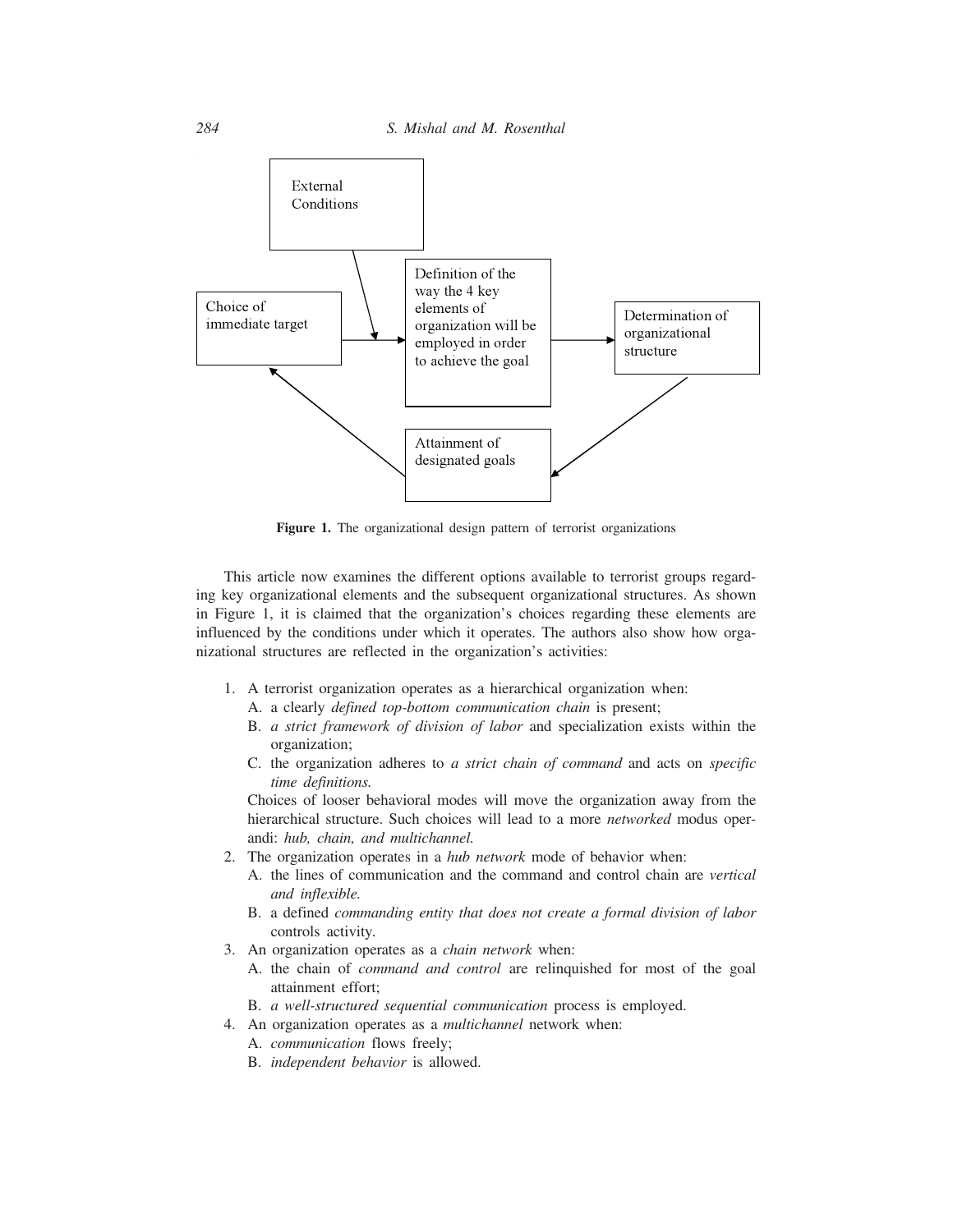- 5. Based on the earlier discussion, one may conclude that the leap from the network to the *Dune* type takes place when:
	- A. the organization assumes that other *organizations, loosely affiliated to it, will be able to carry out missions for it* as long as:
	- B. they receive *the needed material and normative support* so as to facilitate a line of independent maneuvers and,
	- C. *the initiating organization remains associated with them* as long as he or she is not sure that this organization can operate independently;
	- D. after the *initiator of the process will be sure that the other organization is able to operate independently, he or she will move on to find other organizations* that can attain other goals.

It is suggested that the Dune type of organization relies on an organizational rational that exceeds structure. It is based more on a movement of constant flow and entrepreneurship rather than on determining a structural mode of action. It concentrates on creating and finding relative advantages and opportunities for action and then on moving on to other targets.<sup>4</sup> Thus, if there is a unique feature of a Dune organization it is its extreme ability to change; unlike other organizations, it may change in such a manner that leads to the relinquishing of most of its so-called organizational features.

Table 1 presents the five types of organizational structures as they derive from the basic elements of organizations defined earlier.

## **The Dune Organization in Comparative Perspective**

To illustrate the difference between Al Qaeda's Dune current mode of behavior and other modes of organizational behavior such as that of Al Qaeda, in its earlier years, and

| Typology of terrorist organizations |                                     |                      |                           |                                            |                  |
|-------------------------------------|-------------------------------------|----------------------|---------------------------|--------------------------------------------|------------------|
| Organizational<br>structure         | Organizational elements of behavior |                      |                           |                                            |                  |
|                                     | Time                                | Communi-<br>cation   | Command<br>and<br>control | Specialization<br>and division<br>of labor | Rationale        |
| Hierarchy<br>(Hizballah)            | Specific                            | Vertical             | Strict                    | <b>Strict</b>                              | Local            |
| Network hub<br>(Hamas)              | Specific                            | Center-<br>periphery | <b>Strict</b>             | Flexible<br>(leadership)<br>strict)        | Local/<br>global |
| Network chain<br>(Hamas)            | Specific                            | Sequential           | Flexible                  | Flexible                                   | Local/<br>global |
| <b>Network</b><br>multichannel      | Specific                            | Random               | Flexible                  | Flexible                                   | Local/<br>global |
| Dune                                | Interval                            | Chaotic              | Minimal                   | None                                       | Global           |

**Table 1**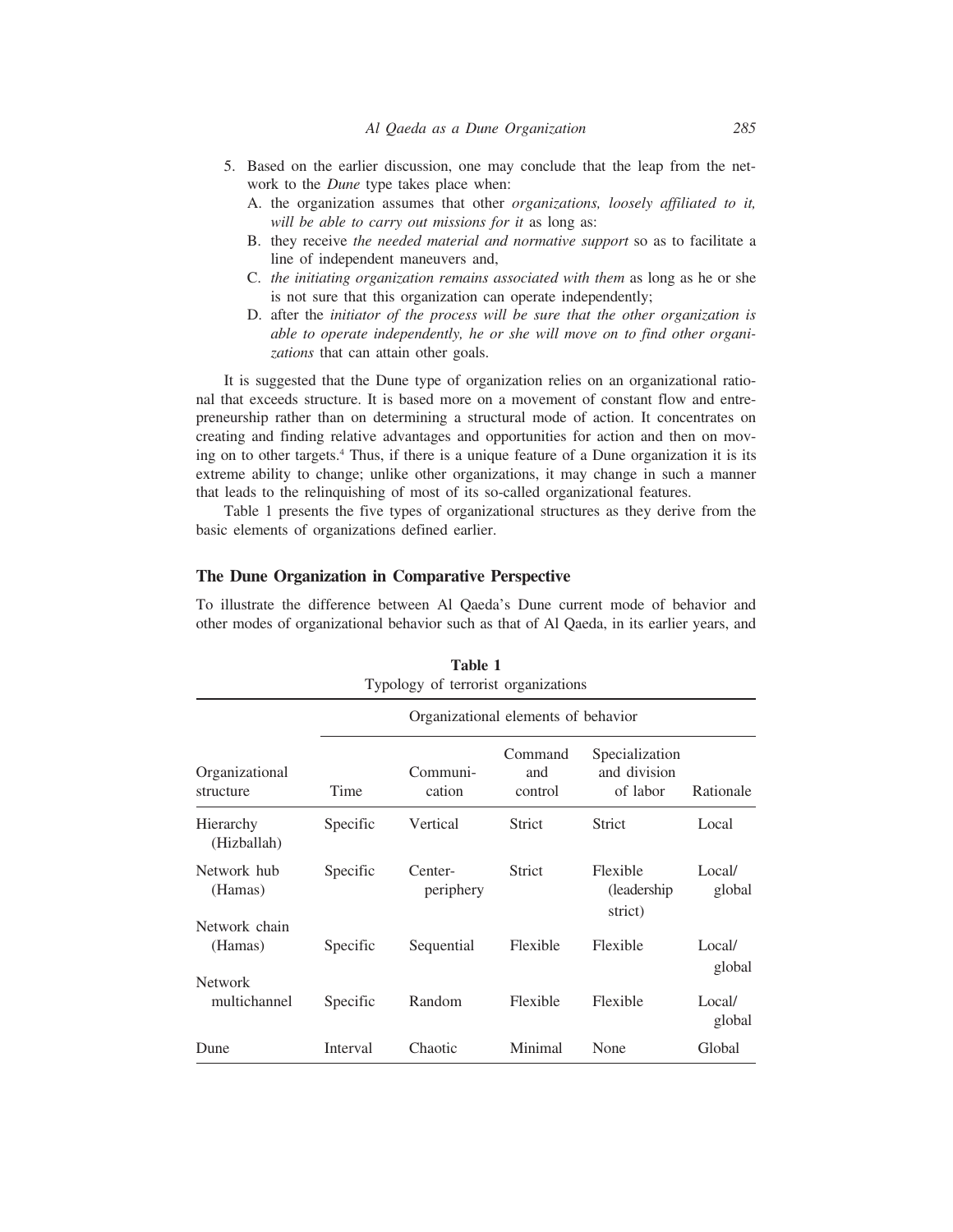of Hizballah, Hamas, and the Palestinian Islamic Jihad, in this section presents five types of organizational structure followed by examples based on activities of each type of organization.

### *The Hierarchical Type*

An organization operates as a hierarchical organization when the terrorist act must be carried out at a *discrete point in time, when the chain of command and control is vertical and inflexible,* and when *the organizational status of each actor within the organization is clear and definite.*

*Example 1:* Following the Taef pact of 1989, which was enforced by Syria and Iran on all Lebanese fighting militias, Hizballah—a Lebanese Shi'ite organization founded in the early 1980s with strong Iranian support—became the major anti-Israeli military force in the Israeli-occupied territory of Southern Lebanon. Thus, Hizballah had to carefully calculate its military activities, while taking into account the interests of four different players: Israel, Lebanon, Syria, and Iran. For example, in late December 1999, on the eve of the resumption of peace negotiations between Syria and Israel, Hizballah decided to disrupt the Israeli-Syrian dialogue. A suicide bomber was sent, upon the direct order of Hizballah leader Hassan Nasserallah, to explode himself near an Israeli military convoy. Although the Syrians did not openly support this act, they refrained from any action against *Hizballah* (Sobelman, 2003, 35–41). In this case Hizballah's operation was planned to take place at a specific time, the communication was vertical and the chain of command and control was clear and strict.

#### *The Network-Chain Type*

An organization seeking to carry out an action at a *certain time, that operates without strict command and control*, but retains a *specific sequence of communication,* operates as a *chain network*.

*Example 2:* Since the 1980s and as part of its war against Israel, Hizballah has infiltrated numerous operatives into Israel in order to help in the construction of local cells of Fatah, the leading organization within the PLO (Sobelman, 2003, 70–74). This way, Hizballah can operate as a chain network when it needs to reach a specific target but prefers, for reasons depicted eaerlier, not to use a hierarchical mode of operation.

*Example 2a:* As the Palestinian Islamic movement, Hamas, was building its power base against Israel in the late 1980s, it developed a modus operandi reflective of a chain network. Hamas formed a compartmentalized structure of social, political, and military units. While in the military ranks, recruits were brought in on the basis of specific and personal connections, and secret information was transferred by reliable agents through predetermined channels of communication (Mishal & Sela, 2000, 55–56).

In both of these examples, the command and control structure is less strict; however, the communication structure is pre-designated and well planned, while time perception is relatively vague.

#### *The Network-Hub Type*

An organization that *lacks a strict chain of command and control throughout the organizational ranks,* yet *one player is responsible for monitoring and directing* the organization's activities, operates as a *hub network.*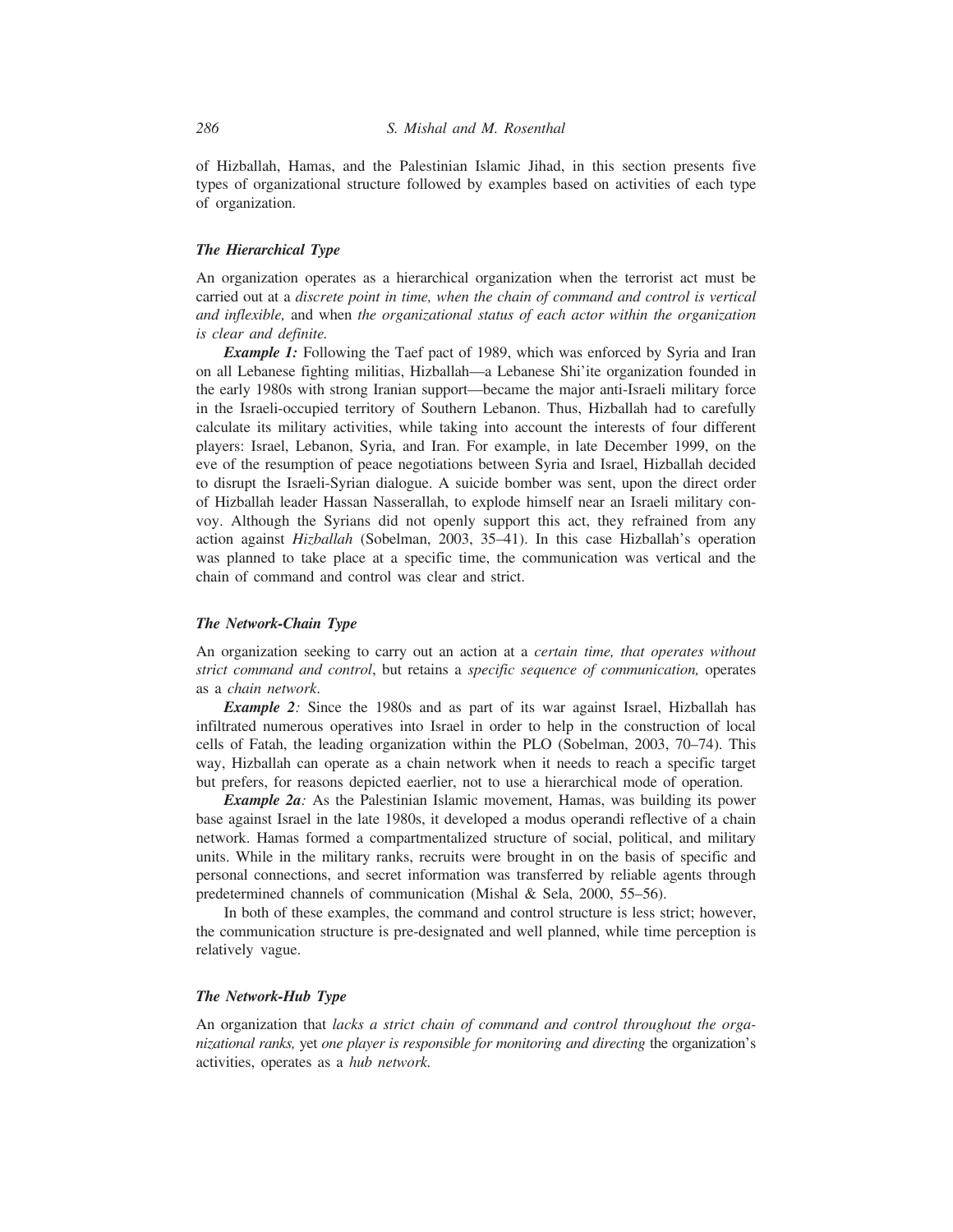*Example 3:* One of the men most wanted by the intelligence services of Europe, Israel, and the United States is 'Imad Mughniyah, the chief of Hizballah's operational wing. Mughniyah has initiated worldwide terrorist attacks on behalf of Hizballah and the Iranian intelligence service. In order to carry out his actions, which require highly sophisticated capabilities, Moghniyah was appointed by the Iranians as coordinator of Hizballah, Hamas and the Palestinian Islamic Jihad (Fighel & Shahar, 2002), and thus sat at the center of the hub.

**Example 3a:** Until his arrest by Israel in 1989, Sheik Ahmed Yassin, the spiritual leader of Hamas, was the only person who controlled both the sociopolitical and the military pieces of the Hamas puzzle. Yassin orchestrated Hamas's compartmentalization and invested tremendous effort in maintaining a clear line between its military operations and communal activities. By doing so, Yassin sought to deny Israeli authorities the ability to destroy the organization. Sheik Yassin reasoned that as long as the Israelis perceived Hamas as both a social and political organization, rather than only as a terrorist group, they would be reluctant to take harsh measures against it. Yassin's policy was taken to the extreme when after a Hamas military group kidnapped Israeli soldiers (in January and May 1989) from inside Israel, Yassin refused to allow the perpetrators to bargain a deal with the Israeli authorities. The reason for this was that he feared that identification of the movement with that action might induce Israel to retaliate against Hamas's social institutions (Mishal & Sela, 2000, 56–57). Had other segments of Hamas known about this "missed" or "forbidden" opportunity they might have pressured Yassin to change his position. However, because Yassin was the sole possessor of all information, he also possessed the power to prevent this and other bargaining opportunities.

Both cases show a single specific player monitoring and activating a network without anyone else being completely aware of that player's actions. The chain of command and control is strict but the division of labor is not hierarchical and only one player is endowed with the right to lead the hub network.

#### *The Network-Multichannel Type*

An organization that operates according to specific time definitions in its execution of operations, yet *a very low level of command and control is exerted within the organization* and information flows freely *in all directions within the network,* operates as a *multichannel network.*

*Example 4:* According to Al Qaeda operative Ali Mohammed, who was convicted of the U.S. embassy bombings in 1998, bin Laden met with 'Imad Mugniyah of Hizballah to study the method of car bombs that Mughniyah had developed in Beirut in the 1980s. This demonstrates the importance of the free flow of information, between cooperative as well as competing groups, for the implementation of "impressive" operations (Fighel & Shahar, 2002).

*Example 4a: During the 1980s, a group of Palestinian Islamist militants known as* the Palestinian Islamic Jihad took its first steps as a terrorist organization. The members of the Palestinian Islamic Jihad adhered to a sound ideological platform, and were particularly popular among the Palestinian youth, due to their radical militant Islamic vision. However, in order to start operating they were in need of an infrastructure, training, and information. The Fatah movement that was involved in activities of armed struggle against Israel in the West Bank and Gaza embraced the new organization. During mutual imprisonments, both movements' activists served time in Israeli prisons, freely exchanging information and values. Specifically, the Palestinian Islamic Jihad received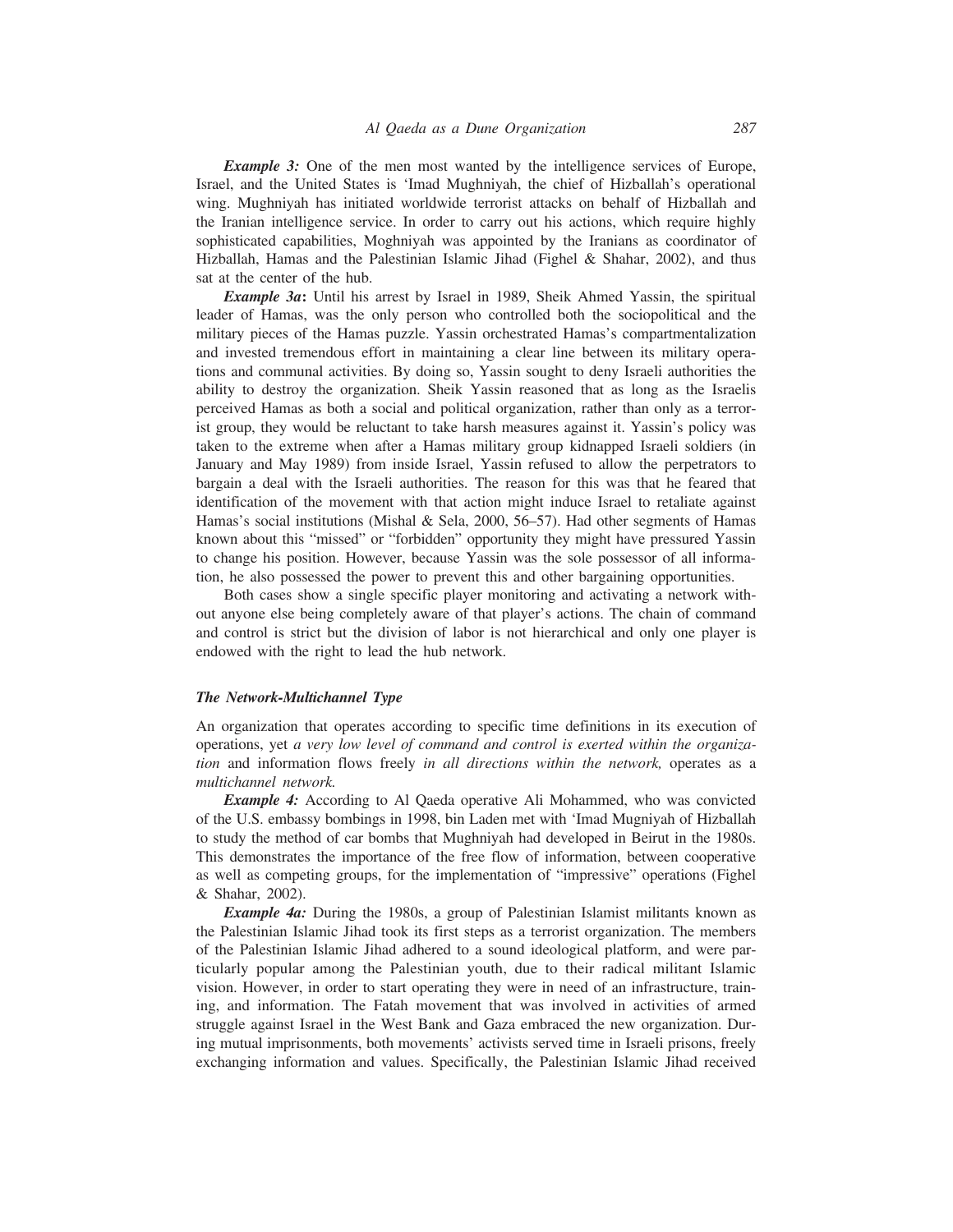guidance from Fatah regarding armed struggle activities, whereas the Palestinian Islamic Jihad's norms and values were embraced by Fatah (Hatina, 1994, 23–26).

Both cases show that actions and operations can be carried out effectively despite the free flow of information and under an absence of a predetermined and rigid chain of command and control. Under these circumstances, leaders not so much lead but rather set up the network and then step aside.

## **The Dune Type**

When terrorist actions are *carried out by both the organization itself as well as groups loosely affiliated to it; the actions are carried out* within loosely defined *intervals of time rather than in accordance to strictly defined time dictates; and,* the actions of the affiliated groups are not necessarily identical in terms of their modus operandi to the core organization's actions but *the same outcome is achieved,* it is indicative that a *Dune* organization is at work.

*Example 5:* The March 2004 attack on the commuter trains in Madrid was coordinated by a Tunisian, affiliated with an already existing local group of immigrants named the "Moroccan Islamic Combat Group." The group, which appeared to have been acting independently of Al Qaeda's hard core, demonstrated that the use of the Dune pattern collided with the old method of networks. This activity was not embedded in a regional rationale, nor did it require a well-rooted network. It used an agent to create an ad-hoc network, selected its targets independently, and pursued a global objective, whose importance and relevance exceeded the specific objective of hurting the Spanish population (CNN.com, 30 March 2004; Goodman, 2004). The attack, aimed at the global system, was part of a worldwide battle between Islam and the "New World Order." Although most of the people who belonged to this network were either arrested or committed suicide, the terrorist attack in Madrid was only one small part of a much larger global war. Thus, contrary to Hizballah, Hamas, and the Palestinian Islamic Jihad that deeply suffered from Israel's military retaliations, the damage to the operational capability of Al Qaeda from counter activities is marginal. A Dune organization like Al Qaeda will create another ad-hoc group somewhere else and will resume the fight from that place. Thus, a global-reaching organization capable of recruiting operators and soldiers almost everywhere will hardly be affected by a tactical loss. It has a global strategy that will enable it to maintain itself as long as it can recruit worldwide resources.

Following the discussion of the five types of organizations, it may be concluded that:

- 1. The hierarchical organizational type allows an organization a high level of certainty. Because the hierarchical organization enjoys territorial presence and operates according to strict institutional codes of behavior, inside players work under specific and well-defined procedures and roles. However, because the hierarchical organization is predictable and vulnerable, its structural advantage may turn into a disadvantage when it encounters external players.
- 2. The network type allows for more flexibility in action and communication. The network mode of action extends the terms of communication and division of labor to their most outer boundaries. However, the network still requires an institutionalized mode of behavior and some territorial presence.
- 3. The Dune organization allows for another pattern of behavior. Certainly, as in the hierarchical and the network types of organizations, some linkage exists between the agents who perform the organization's tasks. Yet, the Dune organi-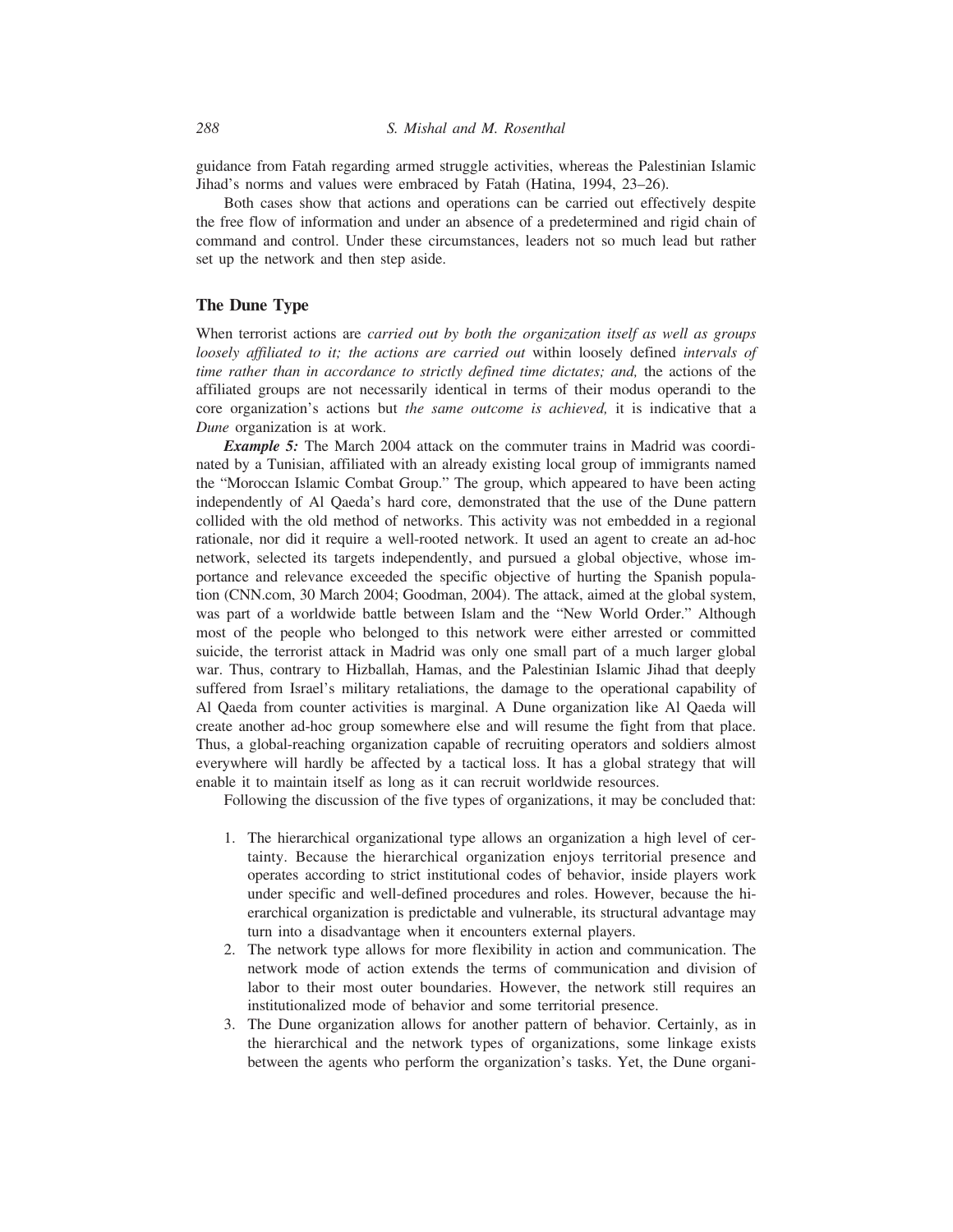zation hardly maintains constant supervision or control over the activities of its agents. In fact, the Dune organization often demands from its activists the least of formal commitments. The obvious weakness of the Dune type of organization is its lack of control. Once the initiating organization moves on, what happens at the organization that is left behind totally depends on its abilities and decisions. For example, the Turkish activities against symbolic targets were taken in spite of Bin Laden's instructions to attack strategic targets (Milman, 6 January 2004). Thus, sophisticated and well-conducted activities such as the 9/11 attack can hardly be attained in the Dune modus operandi. Moreover, this type of operational mode may lead to an overall loss of control over affiliated organizations that received resources and has no real control on its activities. Yet, both those vices have a virtue: in a case where the leadership of the initiating organization is detained, the affiliated organization can continue the war, due to its independence from the initiating organization.

#### **Discussion**

The different types of Islamic terrorist organizations highlight the differences in the environments in which the agents operate. Structurally, Al Qaeda's agents within the Dune organization often act autonomously and are driven by the principle of self-reliance. Hierarchical and networked actors within Hizballah, Hamas, and the Palestinian Islamic Jihad are dependent on the organization's definitions of roles and responses. They are expected to operate according to distinct sets of rules defined by the organization. On the behavioral level, Al Qaeda as Dune organization may encourage actors to rely on a broad interpretation of capacity to exploit opportunities and to challenge constraints. On the other hand, in the hierarchical and network structures of Hizballah, Hamas, and the Palestinian Islamic Jihad, "rules of the game . . . constrain . . . how participants act. They limit types of behavior which is acceptable" (Marsh & Smith, 2000, 6).

Al Qaeda, in comparison to Islamic terrorist organizations, which focus on regional or local agendas, enjoys two advantages:

- 1. Al Qaeda's leadership has a greater ability to alter the organization's immediate goals upon encountering potential allies. Often, the Al Qaeda leadership's decisionmaking process is not burdened by internal or external organizational constraints, such as standard operating procedures and other institutionalized patterns of behavior. The costs and benefits of opportunities are valued and determined without regard to past or future commitments.
- 2. Al Qaeda's mode of operation may lead to the conclusion that the organization can risk not being certain about the final outcome of their ally's performance. Although Al Qaeda has clear goals and policy agenda, due to operational circumstances its leaders are often willing to sacrifice their intra-organizational status and power and allow events, chances, and randomness to dictate developments.

True, organizations that do not adhere to restrictive frameworks of decision-making processes might find themselves making unintended strategic choices (Riker, 1980). Still, one may assume that Al Qaeda's core leadership sets the agenda and defines general strategies, thus allowing itself inner-circle, vertically directed decision-making processes. In addition, for more targeted activities, power might be concentrated and maintained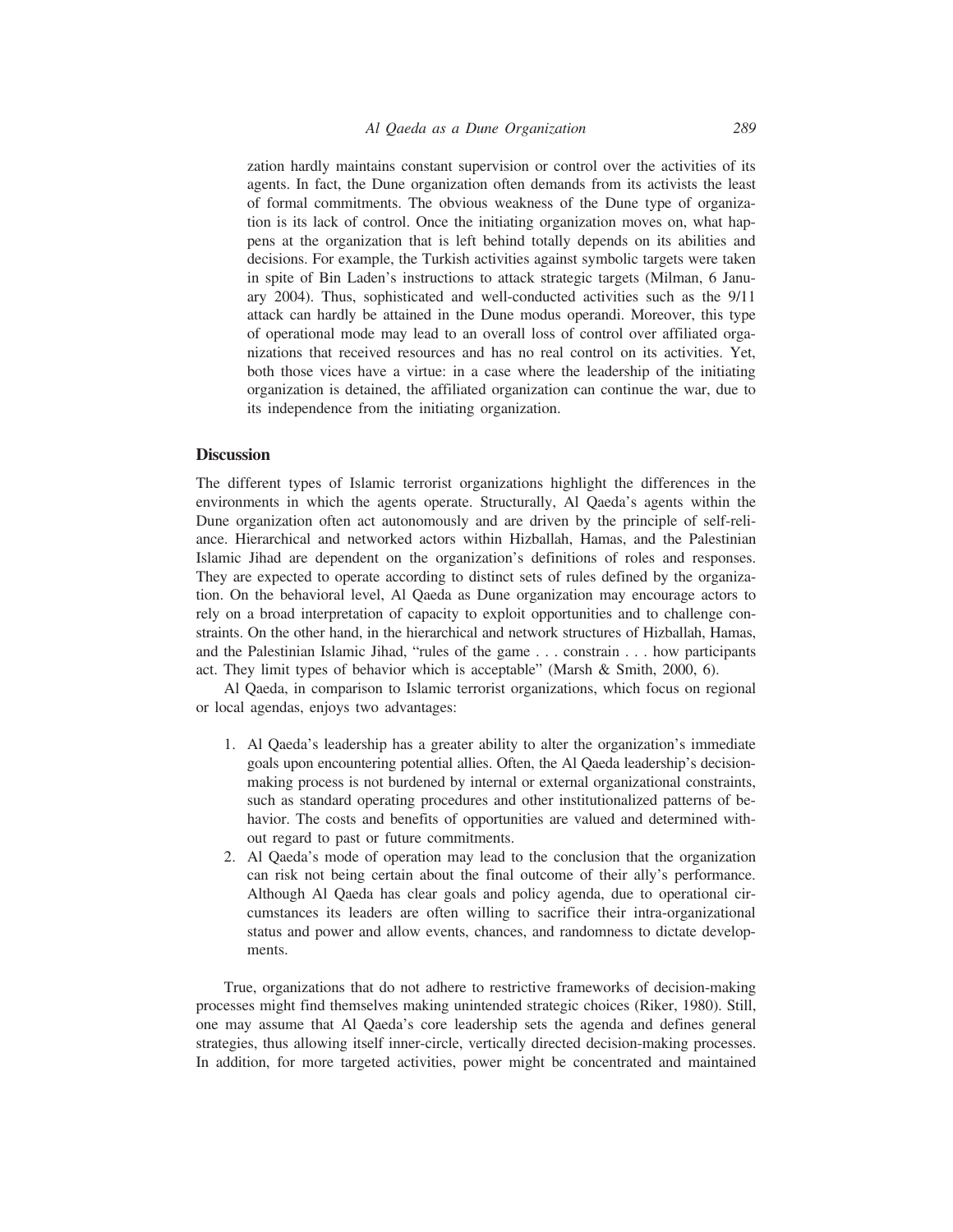within the inner circle. In this manner, power dispersion might be used for tactical purposes in order to more effectively achieve Al Qaeda's mission of global Jihad.

## **Some Conclusions**

Conceptual uncertainties and analytical confusion shared by strategists and analysts studying Al Qaeda's actions following the 9/11 attacks led the authors to search for a different organizational concept. This article presented a new typology of organizations in an attempt to identify the types of structure and modes of operation of different Islamic terrorist organizations in global and more localized environments. Al Qaeda was conceptualized as a Dune organization with structure and activities that rely on a strategy of territorial disappearance and lack of imminent institutional presence. At the same time, Hizballah, Hamas, and the Palestinian Islamic Jihad operate as hierarchical and network organizations that enjoy territorial and institutional presence with various levels of command and control. It might be argued that whereas network structure can be portrayed as a spider with webs, Dunes are webs with or without a hidden spider (Barabasi, 2002, 219–226).

Nevertheless, these organizational definitions should not lead the analyst to disregard the cultural and ideological aims of the organization. Although hierarchical or networked organizations can take on multiple tasks and global activity, a Dune organization must act in this fashion if its tasks are multiple and far-reaching. That is, in hierarchy or network organizations, global agenda is neither a necessary, nor a sufficient, condition for existence. Whereas, for an organization to be classified as a Dune, the global vision is a necessary yet not sufficient condition. In addition, the two organizational perceptions, hierarchy and network, and the present concept of the Dune organization can be amalgamated, switched, and discarded along the trail of organizational activity.

Al Qaeda is far from being perceived as a natural extension of existing schools of political thought and of existing methods of organizational behavior (Geertz, 2003). In order to deal systematically with the phenomenon of this new type of terrorist organization, it is necessary to replace the old conceptual map of terrorist organizations with a new one that captures the highly elusive dimensions of the Dune organization. In doing so, one is led to raise new questions and propose fresh assumptions regarding Islamic terrorist organizations. Moreover, one is led to focus on the fragmentized, de-territorialized, fast-moving operational capability and infinitive associative connections of Al Qaeda, in comparison to more local Islamic terrorist organizations, rather than on structural coherence, institutional presence, and conventional organizational rationales.

In order to further develop the Dune concept with the objective of applying it to the study of Islamic terrorist organizations, especially those affiliated with Al Qaeda, it is imperative to create a sound and reliable body of empirical data against which hypotheses derived from the Dune concept may be systematically tested. Such a database should be inclusive of the variables referred to earlier, that is, *the communication structure* within the organization; the level of *specialization and division of labor*; the *command and control* pattern, and the organization's *time* definitions.

#### **Notes**

1. This article focuses on Islamic terrorist organizations, because these organizations are in the front line of regional and international attention, occupying the strategic efforts and resources of security services world-wide. For methodological reasons, as well, the article focuses solely on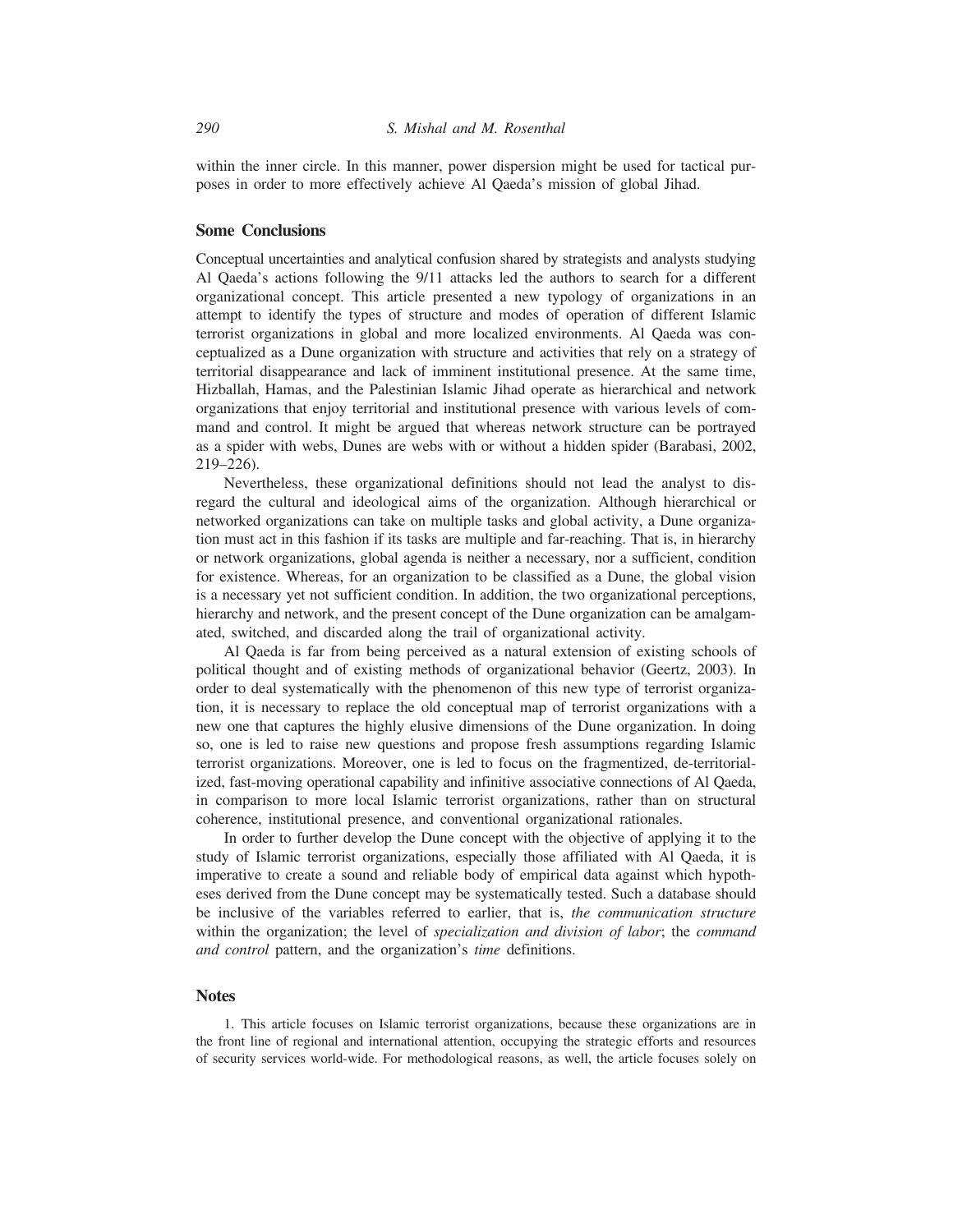comparisons among Islamic terrorist organizations so as to minimize the influence of intervening variables such as religion, culture, location, and participating population that may obstruct the comparative assessment. It is not inconceivable, though, that other organizations might adopt the same ways of thinking and methods. Thus, the concept of the Dune organization may be perceived in a broader context as well.

2. Indeed, the 2003 Al Qaeda military attacks inside Saudi Arabia prompted serious debate on Al Qaeda's websites, due to the fact that the attacks took place on the soil of an Arab state, causing Arab casualties. Al Qaeda's ideologists repeatedly claimed that their main target is the Americans so as to challenge the U.S. economic and military presence, aiming to run off the infidels from the sacred ground of the Arab Peninsula and destabilize the Western world (Memri, 23 December 2003).

3. Several analysts, who have discussed this typology with the present authors, have claimed that there is a confusion between the hierarchical and the network *hub* model. This confusion stems from the level and manner of control of the hub's leader . In the hub model the level and manner of control resembles the unitary control of a specific leader, or a group of leaders in hierarchical organizations. However, it may be noted that hierarchical model rationale is based on Weber's Bureaucratic model (Weber, 1947). This model demands strict regulation of activities, clear professionalization and strict division of labor from the people associated with the organization. Thus, although the *hub* model emphasizes the unitary control of the organization's leadership, it lacks the *modus operandi* of a strictly hierarchic model.

4. This view may coincide with current perspectives in business literature such as the prospector strategy formulated by Miles and Snow. They claim that in a dynamic environment, the leader's optimal strategy is to innovate, take risks, seek new opportunities and extend the organization's activity. In order to succeed with such a strategy the organization's internal structure must be fluid, flexible and decentralized (Daft, 1995, 50–53). However, the scope and aim of terrorist organizations are not based solely at organizational efficiency but on a politically based ideology. This qualitative difference immediately parts ways with business perspectives. It is political, cultural, and ideological and should be analyzed separately.

#### **References**

- Arquilla, John and David Ronfeldt, eds. 2001. *Networks and Netwars: The Future of Terror, Crime and Militancy*. Rand Report.
- Barel, Zvi. 2003. "Only a Swift Victory Would Be Considered a Victory." *Haaretz,* 14 February. Barabashi, Albert-Laszlo. 2002. *Linked: The New Science of Network*. Cambridge, MA: Persus Publishing.
- Basile, Mark. 2004. "Going to the Source: Why Al Qaeda's Financial Network Is Likely to Withstand the Current War on Terrorist Financing," *Studies in Conflict & Terrorism* 27, pp. 169–185.
- Baron, James N. and Michel T. Hannan. 1994. "The Impact of Economics on Contemporary Sociology." *Journal of Economic Literature* XXXII (September), pp. 1111–1146.
- Bauman, Z. 1991. *Modernity and Ambivalence*. Cambridge: Polity Press.
- Burke, Jason. 2003. "Al Qaeda—A Meaningless Label." *The Guardian,* Sunday, 12 January.
- Burke, Jason. 2004a. "Al Qaeda after Madrid," *Prospect* (United Kingdom) (June), pp. 46–51.

Burke, Jason. 2004b. "Al Qaeda," *Foreign Policy* (June), pp. 18–26.

CNN.Com. "Spain Bombs: Moroccan Group Named," 30 March 2004.

CNN.Com. "Web Site Links al-Zarqawi to Iraq Oil Attacks," 26 April 2004.

CNN.Com. "Fierce Battle in Al Qaeda Hunt," 6 May 2004.

CNN.Com. "Report: 18,000 al Qaeda Fighters," 23 May 2004.

- Daft, Richard L. 1995. *Organization Theory and Design*, 5th ed. St. Paul, MN: West Publication Co.
- Davis, Paul K., & Brian Michael Jenkins. 2002. *Deterrence and Influence in Counter Terrorism: A Component in the War on al Qaeda*. Rand Publications.
- Farely, Jonathan D. 2003. "Breaking Al Qaeda Cells: A Mathematical Analysis of Counterterrorism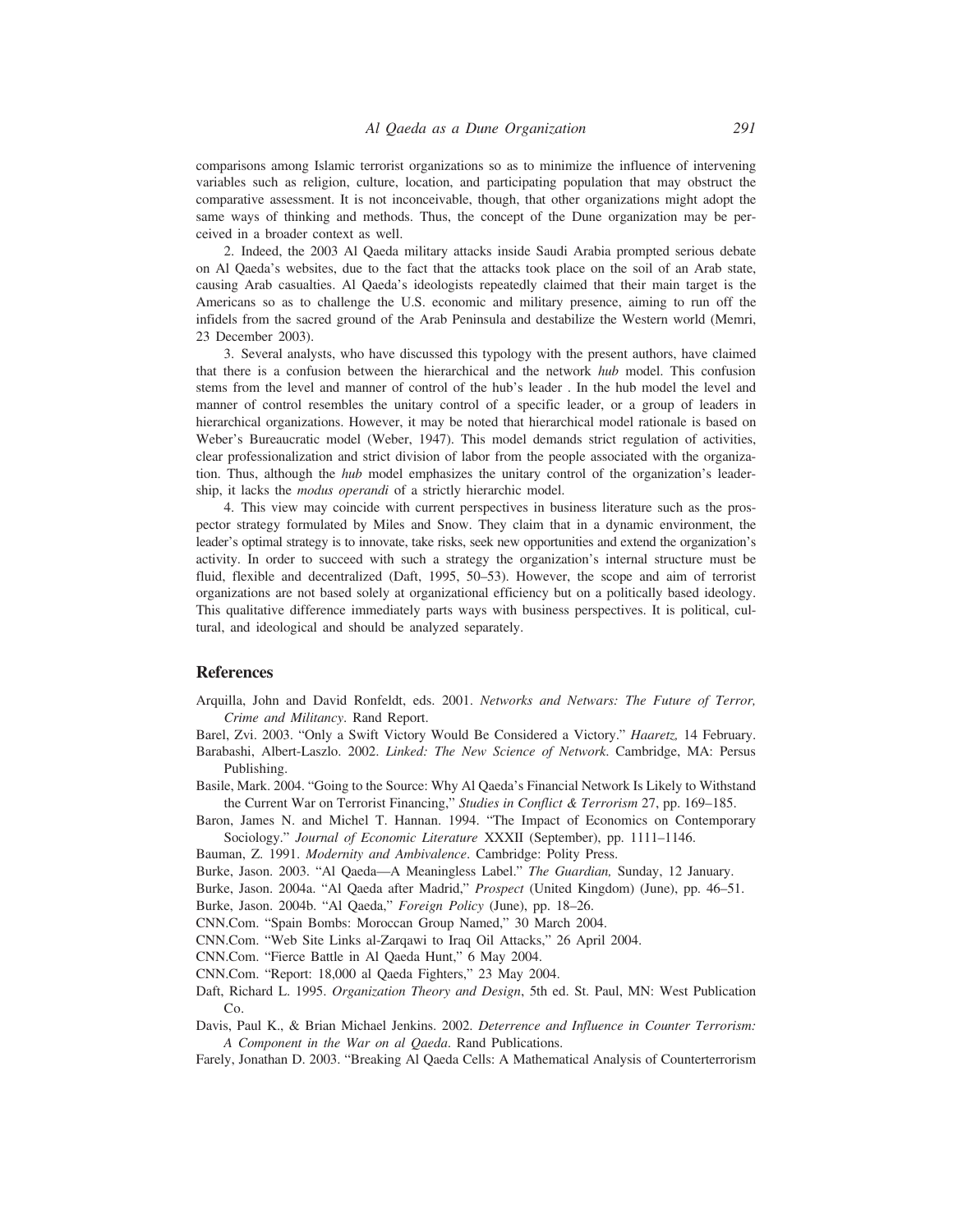Operations (A Guide for Risk Assessment and Decision Making)," *Studies in Conflict & Terrorism* 26, pp. 399–411.

- Fighel, Yoni, & Yael Shahar. 2002. *The Al Qaeda-Hizballah Connection*, ICT, 26 February. Available at (http://www.ict.org.il.)
- *Financial Times*, 16 August 2003, p. 3.
- Geertz, C. 2003. "Which Way to Mecca?" *New York Review of Books* 50(10) (12 June), pp. 23– 26.
- Goodman, Al. 2004. "Madrid Bomb Suspects in Trial," CNN.Com, 20 April.
- Hatina, Meir. 1994. *Palestinian Radicalism: The Islamic Jihad Movement*. Tel Aviv: The Moshe Dayan Center, Tel-Aviv University.
- Heymann, Philip B. 2001. "Dealing with Terrorism—An Overview." *International Security* 26(3), pp. 24–38.
- Hirschkorn, Phil. 2001. "Convictions Mark First Step in Breaking Up Al-Qaeda Network. *Jane's Intelligence Review* (August), pp.
- Hoffman, Bruce. 1998. *Inside Terrorism*. New York: Columbia University Press.
- Hoffman, Bruce. 2003. "Al Qaeda, Trends in Terrorism, and Future Potentialities: An Assessment," *Studies in Conflict &Terrorism* 26, pp. 429–442.
- Jenkins, Brian M. 2001. *Countering Al Qaeda: An Appreciation of the Situation and Suggestions for Strategy*. Rand Monograph.
- Knoke, David. 1990. *Political Networks: The Structural Perspective*. Cambridge, MA: Cambridge University Press.
- Latour, B. 1993. *We Have Never Been Modern*. Cambridge, MA: Harvard University Press.
- Lekic, Slobodan. 2002. "Indonesia Will Question Muslim Cleric." *Associated Press*, 28 October.
- Marin, B., & R. Mayntz, eds. 1991. *Policy Networks: Empirical Evidence and Theoretical Considerations.* Frankfurt, Germany: Campus Verlag.
- Marsh, D., & R. A. W. Rhodes. 1991. *Policy Network in British Government.* Oxford, UK: Clarendon.
- Marsh, D., & M. Smith. 2000. "Understanding Policy Network: Towards a Dialectical Approach," *Political Studies* 48, pp. 4–21.
- Memri, Special Dispatch 388: "Why We Fight America": Al Qaeda Spokesman Explains September 11 and Declares Intentions to Kill 4 million Americans with Weapons of Mass Destruction." Available at (http://www.memri.org), 12 June 2002.
- Memri, Special Dispatch 506: "Iranian Source: Seif Al-'Adel and Osama bin Laden's Son Left Iran Only After Riyadh Bombings." Available at (http://www.memri.org), 22 May 2003.
- Memri, Special Dispatch 632: "Al Qaeda Magazine Debated Attacks in Saudi Arabia—Proposes More Attacks in the U.S. Will Boost Support." Available at (http://www.memri.org), 23 December, 2003.
- Milman, Yossi. 2004. "Bin-Laden Was Involved in the Istanbul Bombings," *Haaretz*, 6 January.
- Milman, Yossi. 2004. "The Mind Behind the Bombing in the Israeli Embassy in Australia Tried to Turn Himself in But Was Rejected," *Haaretz,* 30 May.
- Mishal, Shaul, & Avraham Sela. 2000. *The Palestinian Hamas: Vision, Violence and Coexistence.* New York: Columbia University Press.
- Obsborne, D., & Gaebler, T. 1992. *Reinventing Government.* Reading, MA: Addison-Wesley.
- Posen, Barry R. 2001. "The Struggle against Terrorism: Grand Strategy, Strategy and Tactics." *International Security* 26(3), pp. 39–55.
- Raphaeli, Nimrod. 2003. *Radical Islamic Profiles(3): Ayman Muhammad Rabi'-Al Zawahiri: The Making of an Arch Terrorist*. Memri, special dispatch No. 127.
- Riker, William H. 1980. "Implications from the Disequilibrium of Majority Rule." *American Political Science Review* 74, pp. 432–446.
- Rogers, Paul. 2002. "Lessons From Mombasa: Al Qaeda's Long-Term Strategy." Available at (O*penDemocracy.net*), 4 December.
- Rogers, Paul. 2003. "The Prospects for Al Qaeda." Available at (*OpenDemocracy.net*)*,* 15 January.